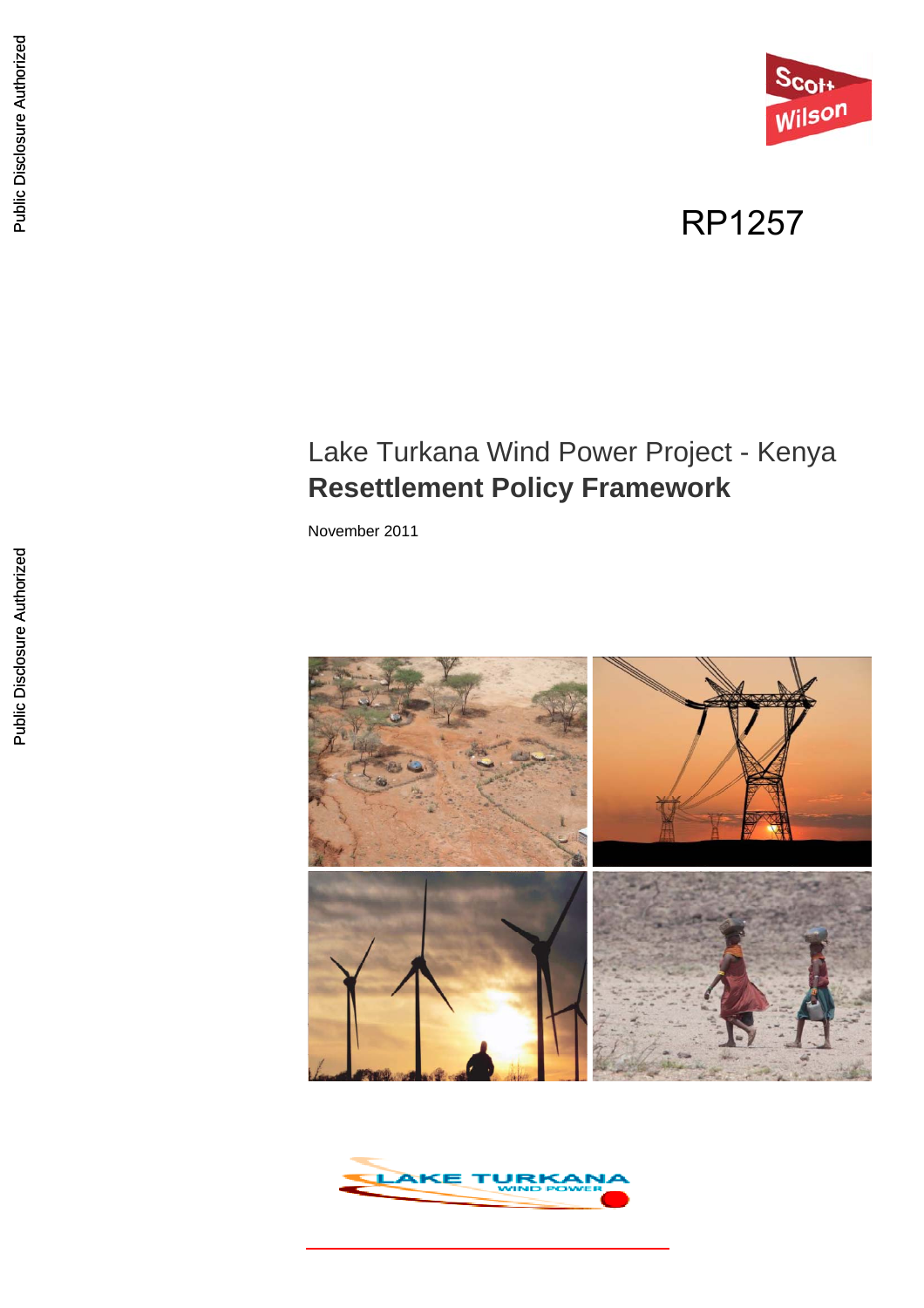

#### Revision Schedule

#### **Project Review Report**  November 2011

| <b>Rev</b> | <b>Date</b>      | <b>Details</b>                                        | <b>Prepared by</b>                        | <b>Reviewed by</b>                  | Approved by                         |
|------------|------------------|-------------------------------------------------------|-------------------------------------------|-------------------------------------|-------------------------------------|
| 01         | October 2010     | Draft Report for<br><b>Client Review</b>              | Jennifer Boca<br><b>Senior Consultant</b> | Nynka Venema<br>Associate           | <b>Russell Foxwell</b><br>Associate |
| 02         | November<br>2010 | <b>Final Report</b>                                   | Jennifer Boca<br>Senior Consultant        | <b>Russell Foxwell</b><br>Associate | <b>Russell Foxwell</b><br>Associate |
| 03         | November<br>2011 | <b>Revised Report</b><br>for World Bank<br>Disclosure | <b>LTWP</b>                               |                                     |                                     |

This document has been prepared in accordance with the scope of Scott Wilson's appointment with its client and is subject to the terms of that appointment. It is addressed to and for the sole and confidential use and reliance of Scott Wilson's client. Scott Wilson<br>accepts no liability for any use of this document other than by its client and only for the<br>purposes for which it was prepared an

© *Scott Wilson Ltd 2010* 

**Scott Wilson**  Scott House

Alencon Link Basingstoke Hampshire RG21 7PP

Tel (+44) 1256 310200 Fax (+44) 1256 310210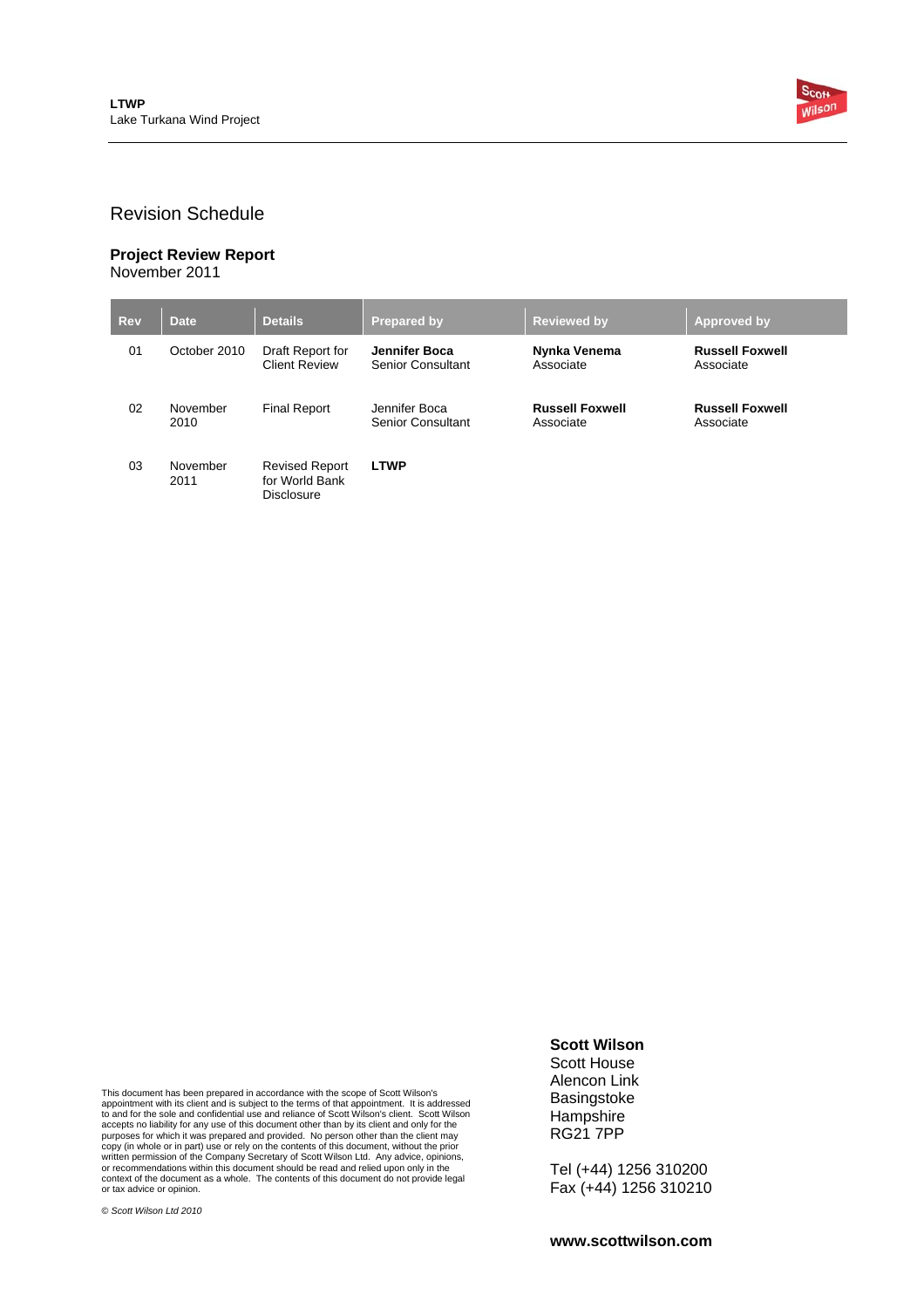

### **Table of Contents**

| 1                       |                                                  |  |
|-------------------------|--------------------------------------------------|--|
| 1.1                     |                                                  |  |
| 1.2                     |                                                  |  |
| 1.3                     |                                                  |  |
| $\overline{2}$          |                                                  |  |
| 2.1                     |                                                  |  |
| 2.2                     |                                                  |  |
| 3                       |                                                  |  |
| 3.1                     |                                                  |  |
| 3.2                     |                                                  |  |
| 3.3                     |                                                  |  |
| $\overline{\mathbf{A}}$ |                                                  |  |
| 4.1                     |                                                  |  |
| 4.2                     |                                                  |  |
| 4.3                     |                                                  |  |
| 5                       | Eligibility Criteria and Categories of Impact 13 |  |
| 5.1                     |                                                  |  |
| 5.2                     |                                                  |  |
| 6                       | Compensation Valuation of Affected Assets 15     |  |
| 6.1                     |                                                  |  |
| 6.2                     |                                                  |  |
| 7                       |                                                  |  |
| 8                       | Organisational Procedures and Implementation 19  |  |
| 8.1                     |                                                  |  |
| 9                       |                                                  |  |
| 10                      |                                                  |  |
| 10.1                    |                                                  |  |
| 10.2                    |                                                  |  |
| 11                      |                                                  |  |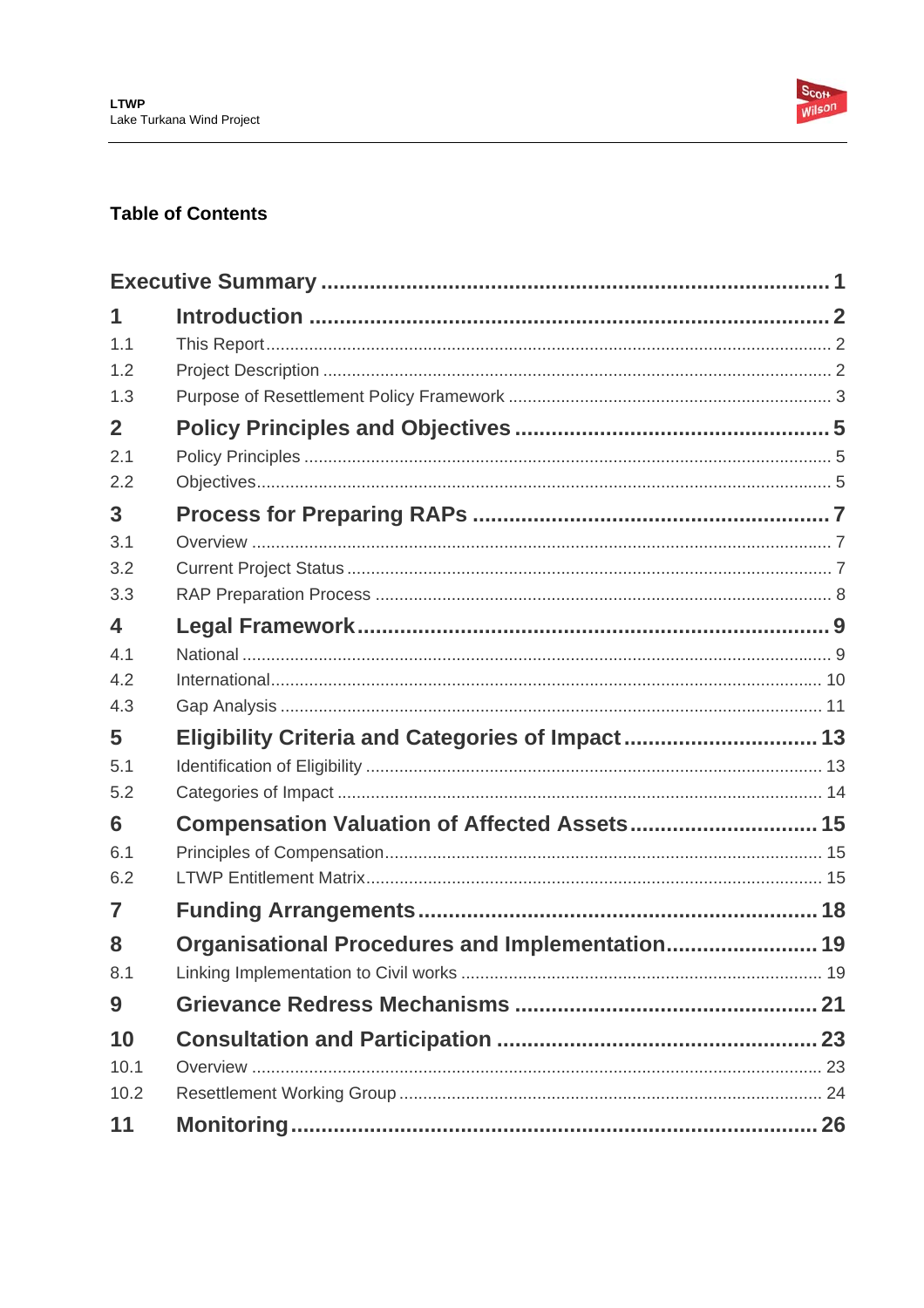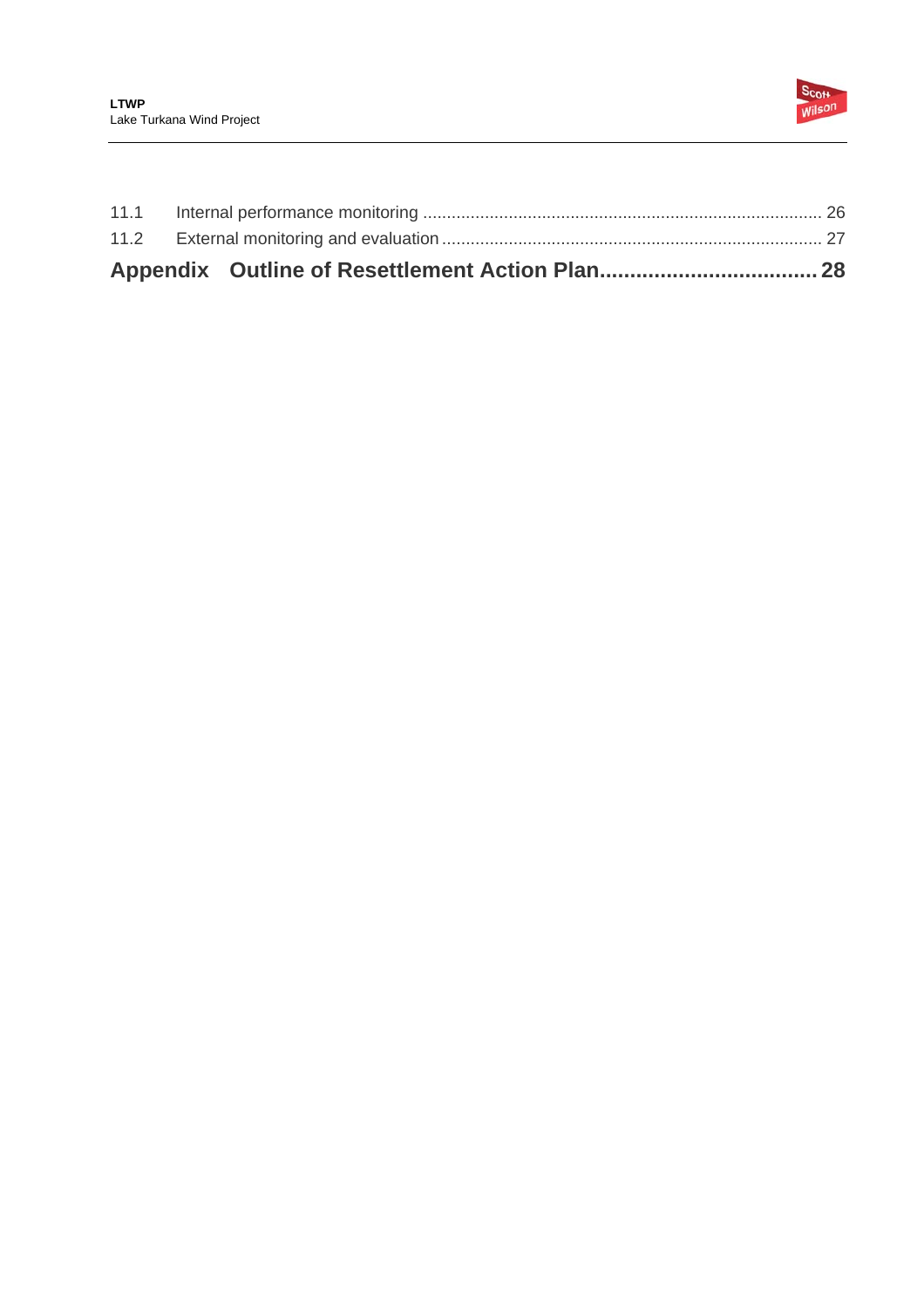# **Executive Summary**

The Purpose of this Resettlement Policy Framework (RPF) is to define a set of guiding principles which will ensure a consistent approach to resettlement across the entire Lake Turkana Wind Power (LTWP) project. The key objectives of the RPF are to avoid or minimise resettlement where possible and where unavoidable, to ensure that resettlement and compensation are conceived in a manner that improves or sustains the livelihoods of those affected.

The LTWP project consists of a proposed 300MW wind project in Marsabit District of northwest Kenya and the up-grading of approximately 200km of road from Laisamis to the wind farm site. These project components will be financed by the project proponent – LTWP consortium.

For integration in to the existing grid network, the project will rely on a proposed 428km, 400kV transmission line to be primarily funded by the Spanish Government, and built by the Kenya Transmission Line Company (Ketraco). The transmission line is therefore taken to be an 'Associated Facility' as defined by the International Finance Corporation (IFC). The wind farm project Lenders will expect that it is developed and implemented in accordance with the provisions of the World Bank Operational Policies (OP) and IFC Performance Standards on Social and Environmental Sustainability. As resettlement activities associated with the transmission line will be the responsibility of the host Government (through Ketraco), the degree to which the World Bank/IFC standards are adopted for the associated facility will depend on Ketraco and the project funders (Spanish Government). Ketraco has drafted and approved its own RPF which is in line with Kenyan national standard and those of the World Bank Group.

Adopting World Bank/IFC standards will ensure transparency in resettlement planning and implementation and minimise potential adverse effects on the affected communities. This RPF established the principles, procedures, entitlements and eligibility criteria, the organisational arrangements, provisions for monitoring and evaluation, the framework for public consultation and participation as well as the mechanisms for redressing grievances that will be adopted where involuntary land acquisition and resettlement are required.

Currently, significant resettlement is not anticipated at the wind farm site or the route of the proposed road up-grade. Project design is on-going and this RPF has been designed to ensure that a consistent approach is applied in the event that the need for involuntary land acquisition and resettlement is identified further down the process. Where involuntary land acquisition and resettlement will be required, a Resettlement Action Plan (RAP) will be prepared on the basis of the principles defined in this RPF. The scope and level of detail will depend on the magnitude of displacement and the complexity of the measures required to mitigate adverse social and economic impacts.

For the associated transmission line, there is an identified need to prepare a RAP as there will be restriction on the use of land that falls within the wayleave trace, as well as loss of structures and other assets for example crops and trees. Ketraco is in the process of undertaking a RAP for the transmission line in line with its RPF.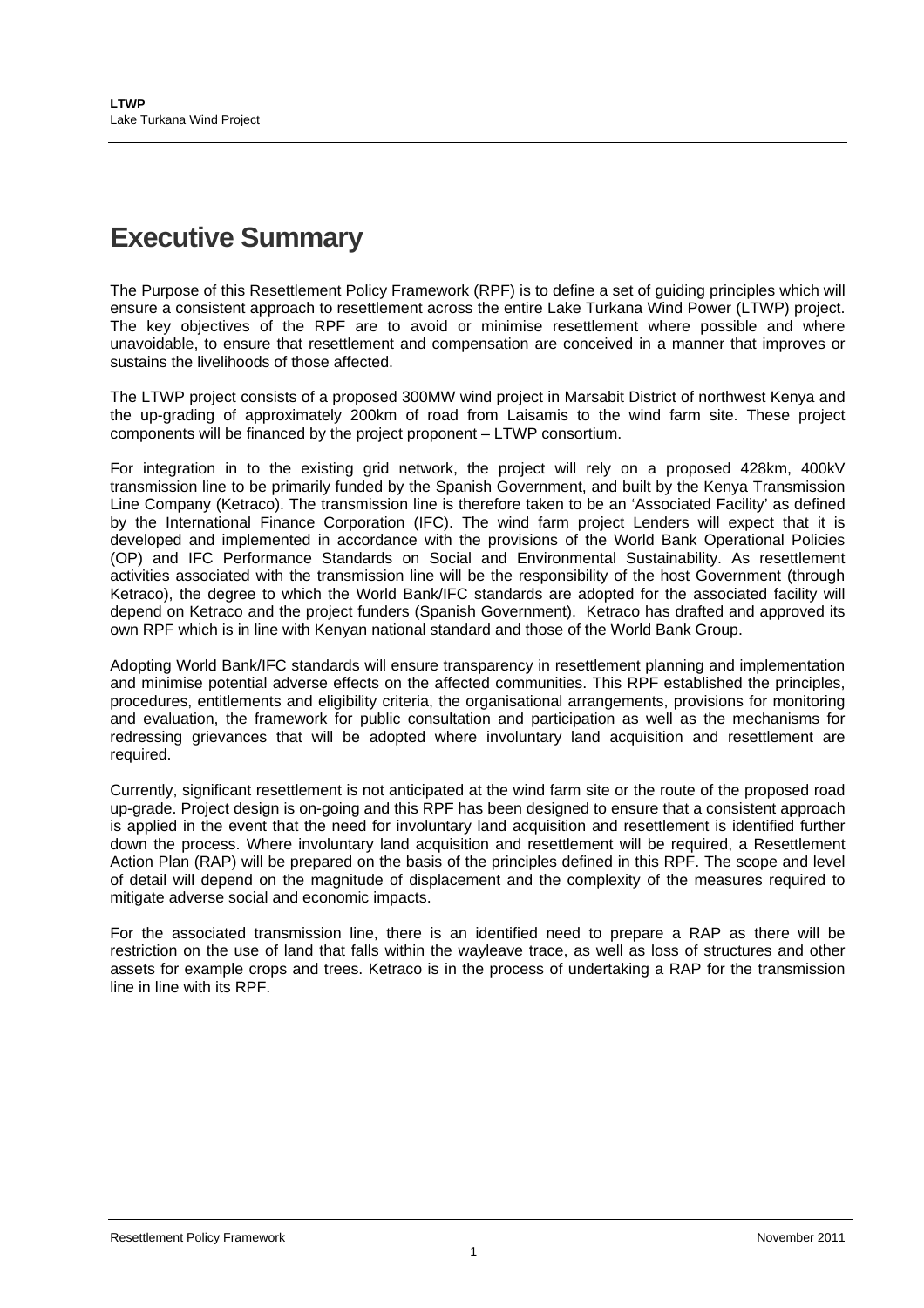## **1 Introduction**

### 1.1 This Report

This Resettlement Policy Framework (RPF) has been prepared for Lake Turkana Wind Power (LTWP) to ensure safeguards are in place to address and mitigate against potential adverse effects associated with involuntary land acquisition and resettlement. It applies to all project components including those elements that are not fully defined yet. It provides a set of guiding principles which will ensure a consistent approach to resettlement across the project and establishes and discloses the criteria by which affected people will be considered eligible for compensation and other resettlement assistance where the project results in involuntary land acquisition or resettlement.

### 1.2 Project Description

The proposed Lake Turkana Wind Power Project is situated in the Marsabit district of northwest Kenya, approximately 10km from Lake Turkana. The project aims to provide 300MW of wind energy for the national grid, which equates to around 20% of the current installed capacity. The project is being progressed as two components:

- A wind farm; and
- Associated road upgrades.

The wind farm comprises three hundred and sixty five (365) V52 turbines, a collector grid system and switchyard. To access the site, approximately 200km of road from Laisamis to the wind farm site south of Loiyangalani town requires construction works including; re-alignment, levelling and grading, construction of culverts and general repairs. The project proponent is LTWP consortium.

The intention is that the project be developed and implemented in accordance with the provisions of the World Bank Operational Policies (OP) and International Finance Corporation (IFC) Performance Standards (PS). Adopting these international standards will ensure transparency of resettlement and equitable compensation as well as minimise the project's impact on the environment and adverse social and economic impact on affected communities.

A new transmission line will run 428km from the wind farm site to Suswa where a second switchyard, to connect to the existing double circuit transmission line from Olkaria, will be constructed. The line will be constructed and owned by the newly formed State owned company Kenya Transmission Company (Ketraco).

In the process of project preparation, a review of the proposals against the World Bank/IFC PS found that a Resettlement Action Plan (RAP) is required to guide land acquisition and resettlement as a result of the construction of the associated Ketraco transmission line. The review also found that other project components (wind farm site and road up-grade) may have potential to lead to resettlement of Project Affected Persons (PAPs), subject to further analysis of project impacts, the emerging design of the wind farm and the refining of the proposed route for the road up-grade.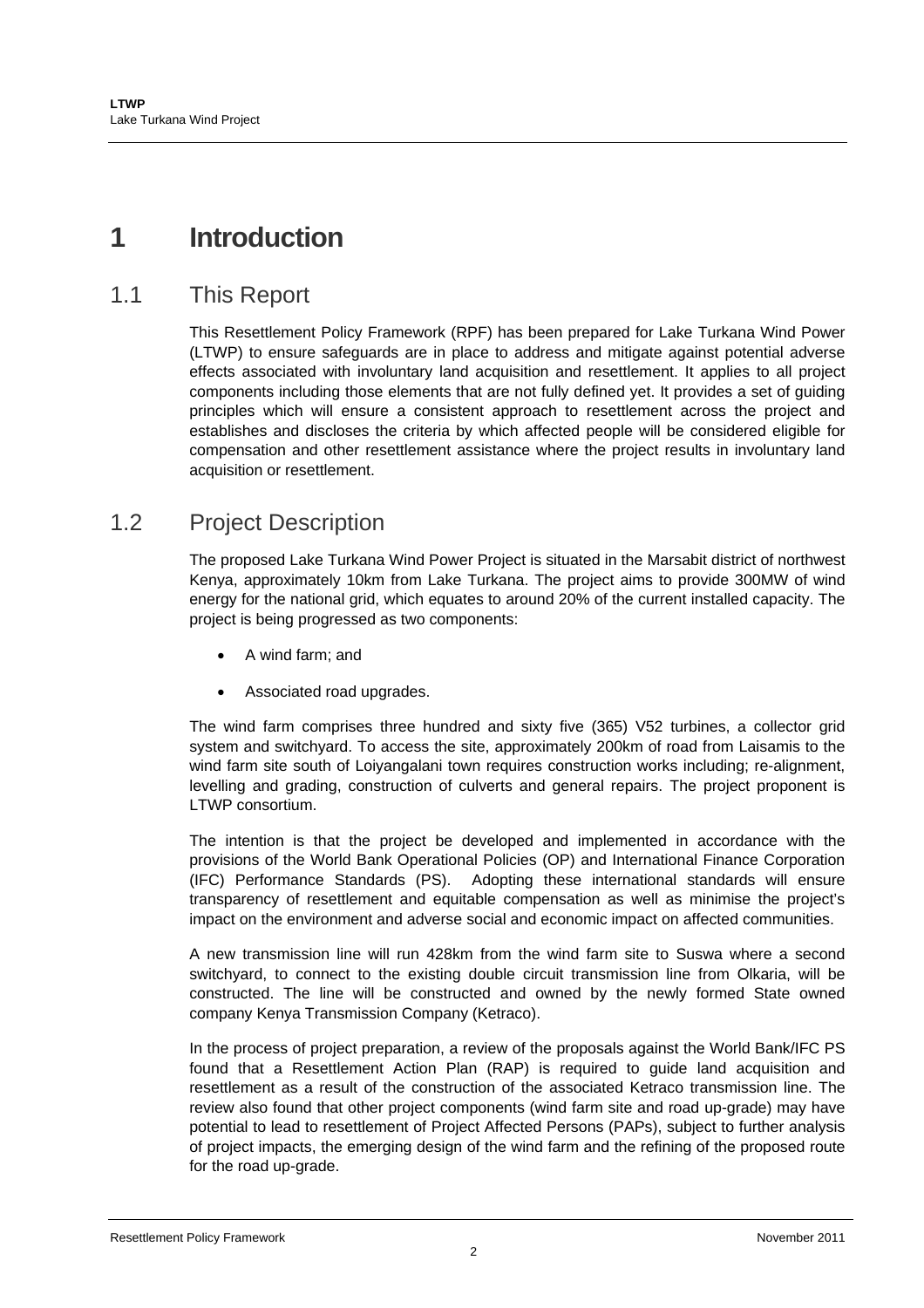To this end, a Resettlement Policy Framework (RPF) has been prepared to guide land acquisition and resettlement activities for the project. This RPF takes into account the Government of Kenya's compensation legislation, and international best practice with regards to compensation and resettlement, including the requirements set out in the Word Bank Operational Policies (specifically OP 4.12 Involuntary Resettlement) and IFC Performance Standards (notably PS1 Social and Environmental Assessment & Management Systems, and PS5 Land Acquisition and Involuntary Resettlement).

## 1.3 Purpose of Resettlement Policy Framework

Involuntary resettlement if unmitigated, often gives rise to severe economic, social and environmental risks: production systems are dismantled; people face impoverishment when their productive assets or income sources are lost; people are relocated to environments where productive skills may be less applicable and the competition for resources greater; community institutions and social networks are weakened; kin groups are dispersed; and cultural identity, traditional authority; and the potential for mutual help are diminished or lost<sup>1</sup>.

This RPF has been prepared to ensure safeguards are in place to address and mitigate the impoverishment risks identified above. The purpose of the RPF (as distinct from a Resettlement Action Plan - RAP) is to define a set of guiding principles which will ensure a consistent approach to resettlement across the entire project, even if some projects elements are not fully defined as yet. The RPF establishes the principles, procedures, entitlements and eligibility criteria, the organisational arrangements, and provisions for monitoring and evaluation, the framework for participation, as well as the mechanisms for redressing grievances which will be applied to the overall project.

Specific RAPs will then be developed for each project component, on the basis of the RPF principles defined herein. The scope and level of detail of the RAP will be dependent on the magnitude of displacement and the complexity of the measures required to mitigate adverse social and economic impacts. Ketraco is in the process of preparing a RAP in line with its RPF.

The objectives of the World Bank's Safeguard Policy on Involuntary Resettlement are that resettlement should be avoided or minimised where possible, and viable alternatives explored. Hence, at the project design phase, all efforts must be deployed to minimise the need for resettlement. Where it is not possible to avoid resettlement, resettlement and compensation principles, organisational arrangements and design criteria should be conceived and executed as sustainable development programmes, providing sufficient investment to those people displaced by the project and providing them with the opportunity to share the benefits of the project. The aim is to improve or sustain the livelihoods and living conditions of the PAPs prior to Project operations and / or resettlement.

This RPF covers the following key issues:

- Policy principles and objectives governing resettlement preparation and implementation.
- Description of the process for preparing resettlement plans.

l

<sup>&</sup>lt;sup>1</sup> World Bank Operational Manual OP 4.12 Involuntary Resettlement.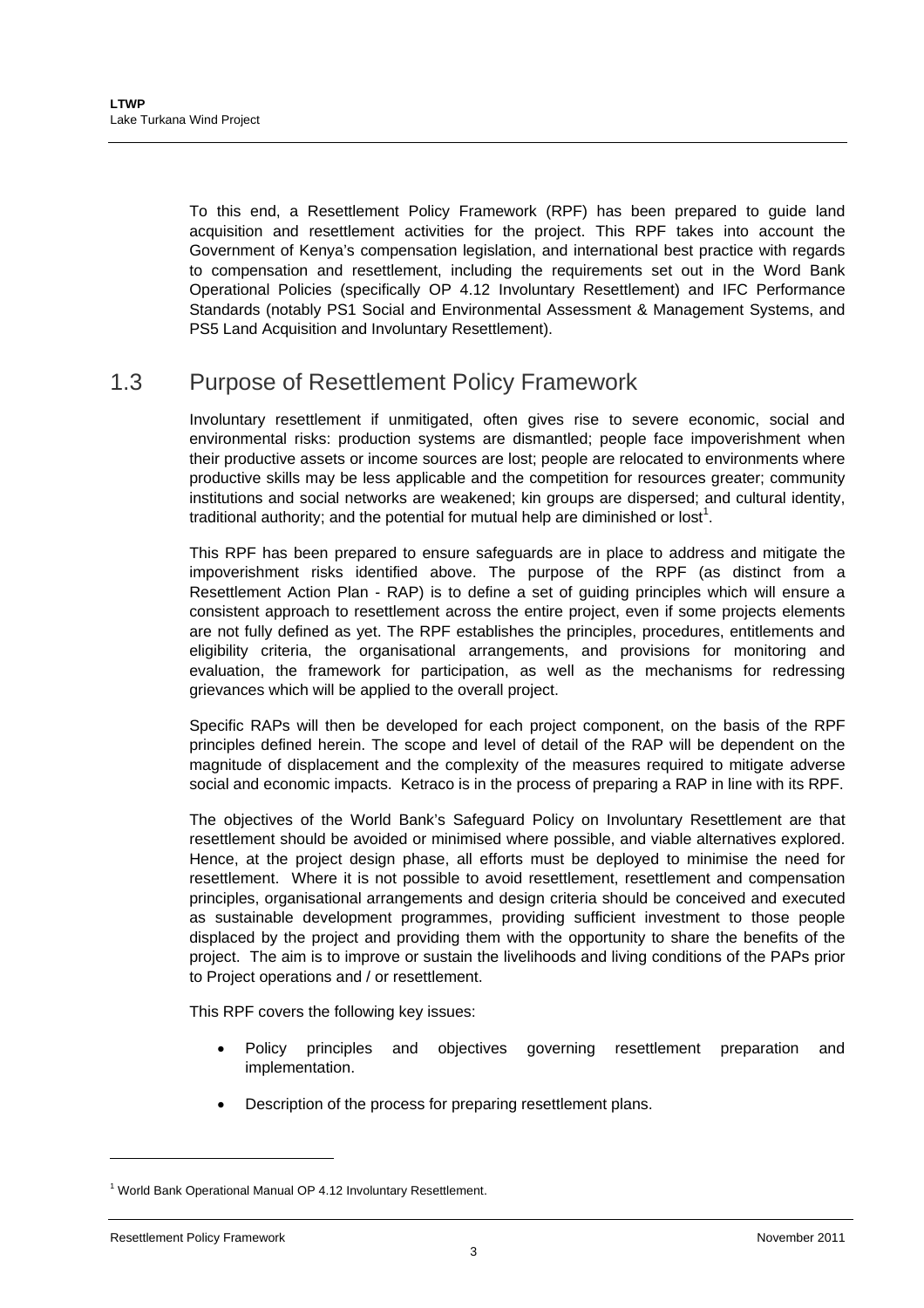- Legal framework comparing the borrower laws and regulations and World Bank policy requirements and measures proposed to bridge any gaps between them.
- Categories of displaced persons to the extent feasible.
- Eligibility criteria for defining various categories of the PAPs.
- Methods of valuing affected assets.
- Description of arrangements for funding resettlement, including preparation and review of cost estimates, the flow of funds and escrow contingency arrangements.
- Organisational procedures for delivery of entitlements, including for projects involving private sector intermediaries, the responsibilities of the financial intermediary, the government and the private developer.
- Description of the implementation process, linking resettlement implementation to civil works.
- Description of grievance redress mechanisms.
- Description of mechanisms for consulting with, and participation of, displaced persons in planning, implementation and monitoring.
- Arrangements for monitoring by the implementing agency and, if required, by independent monitors.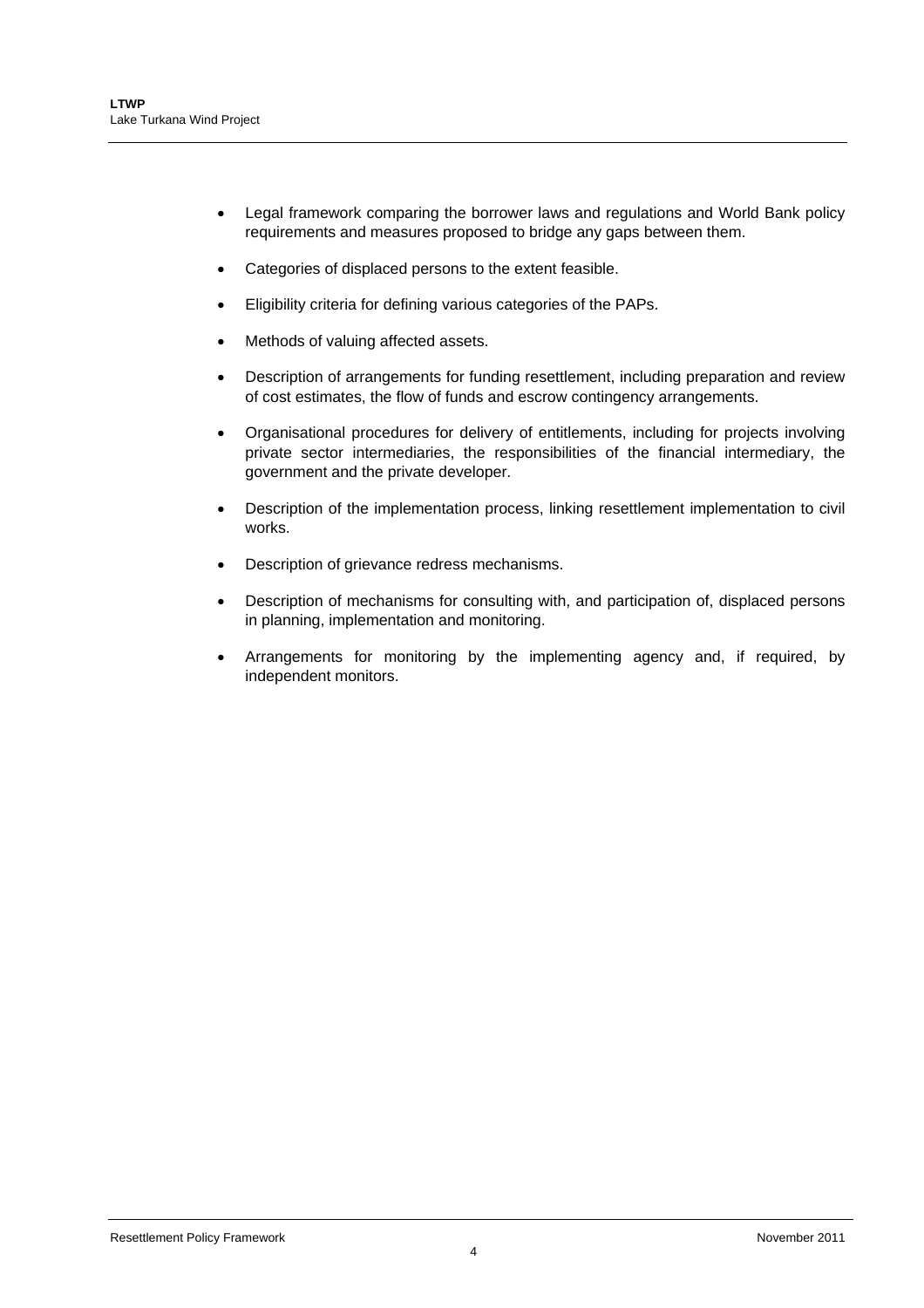# **2 Policy Principles and Objectives**

## 2.1 Policy Principles

This RPF applies to all components under the project - wind farm and road-upgrade. It applies to all eligible persons regardless of the severity of impact and whether or not they have legal title to land.

This RPF sets out the requirements for the development of more detailed RAPs for those subprojects and associated facilities that entail the acquisition of land and for which displacement or restriction of access may result.

Particular attention will be paid to the needs of vulnerable groups among those displaced; such as those who by virtue of gender, ethnicity, and age, physical or social disability, economic disadvantage or social status may be adversely affected by resettlement than others. They may also be limited in their ability to claim or take advantage of resettlement assistance and potential development benefits. For the purposes of this project, vulnerable people may include the landless, the elderly, women and children, indigenous groups and ethnic minorities, or other displaced persons who may not be protected through national legislative measures in Kenya.

For sub-projects requiring the relocation or loss of housing by the PAPs, measures to assist the displaced persons will need to be implemented in line with this RPF to ensure a resettlement and compensation process which is perceived to be adequate, fair and prompt by the PAPs and other stakeholders.

### 2.2 Objectives

The objectives of this RPF are to ensure that:

- Involuntary resettlement and land acquisition will be avoided where feasible, or minimised, exploring all viable alternatives to the design of the sub-projects.
- Where involuntary resettlement and land acquisition is unavoidable, resettlement and compensation activities will be conceived and executed as sustainable development programmes, providing sufficient investment resources to give the persons displaced by the project the opportunity to share in project benefits. Project benefits can include employment by the project of the PAPs.
- Displaced and compensated people will be assisted in their efforts to improve their livelihoods and standards of living where they are affected appreciably or at least to restore them, in real terms, to pre-displacement levels or to levels prevailing prior to the beginning of project implementation, whichever is higher.

The PAPs comprise those people who will be directly or indirectly affected both socially and economically by the proposed project, as a result of the involuntary taking of land and other assets where they are affected appreciably resulting in:

- Relocation or loss of housing.
- Loss of assets or loss of full access to assets.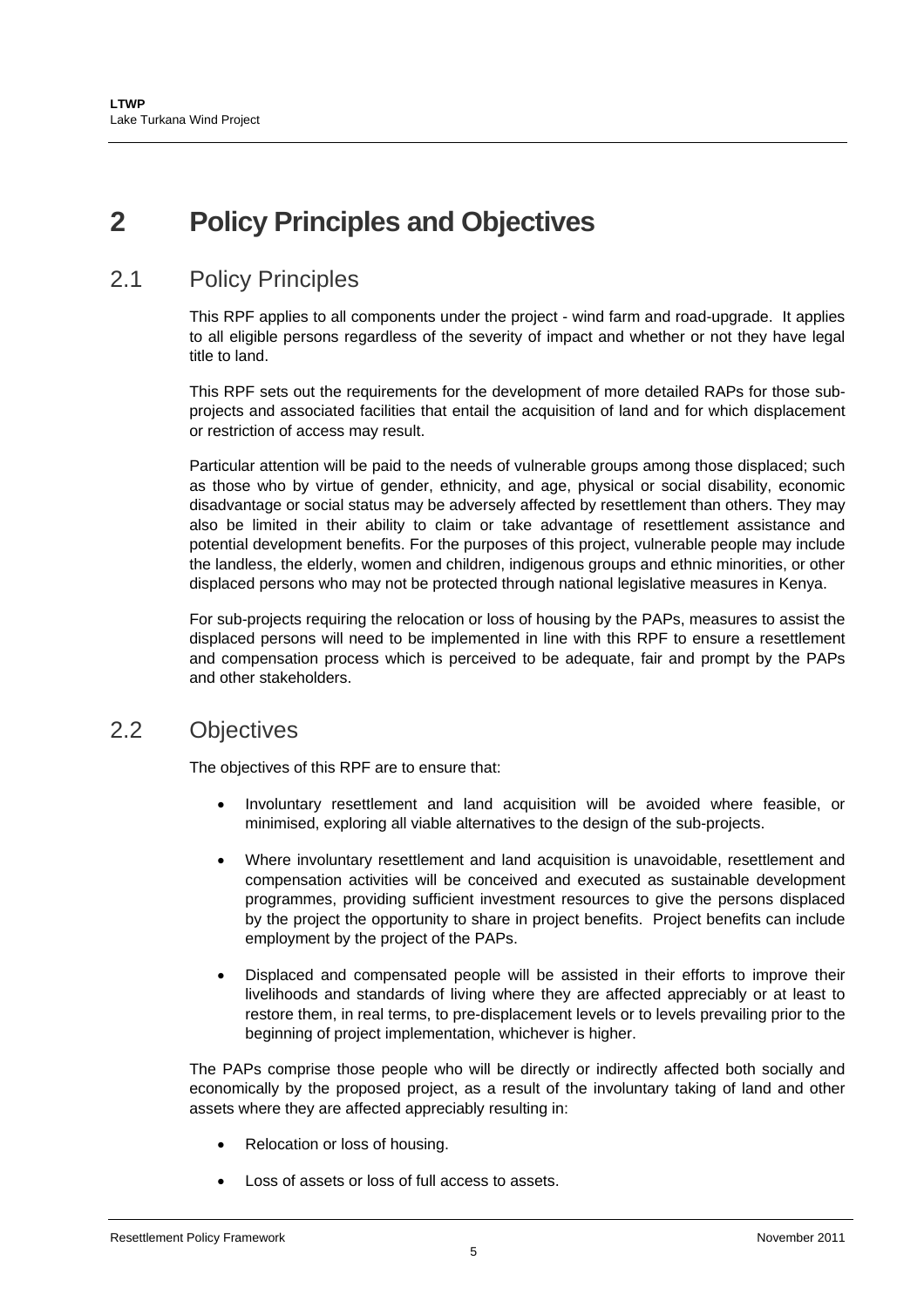Loss of income or means of livelihood irrespective of the need for physical relocation.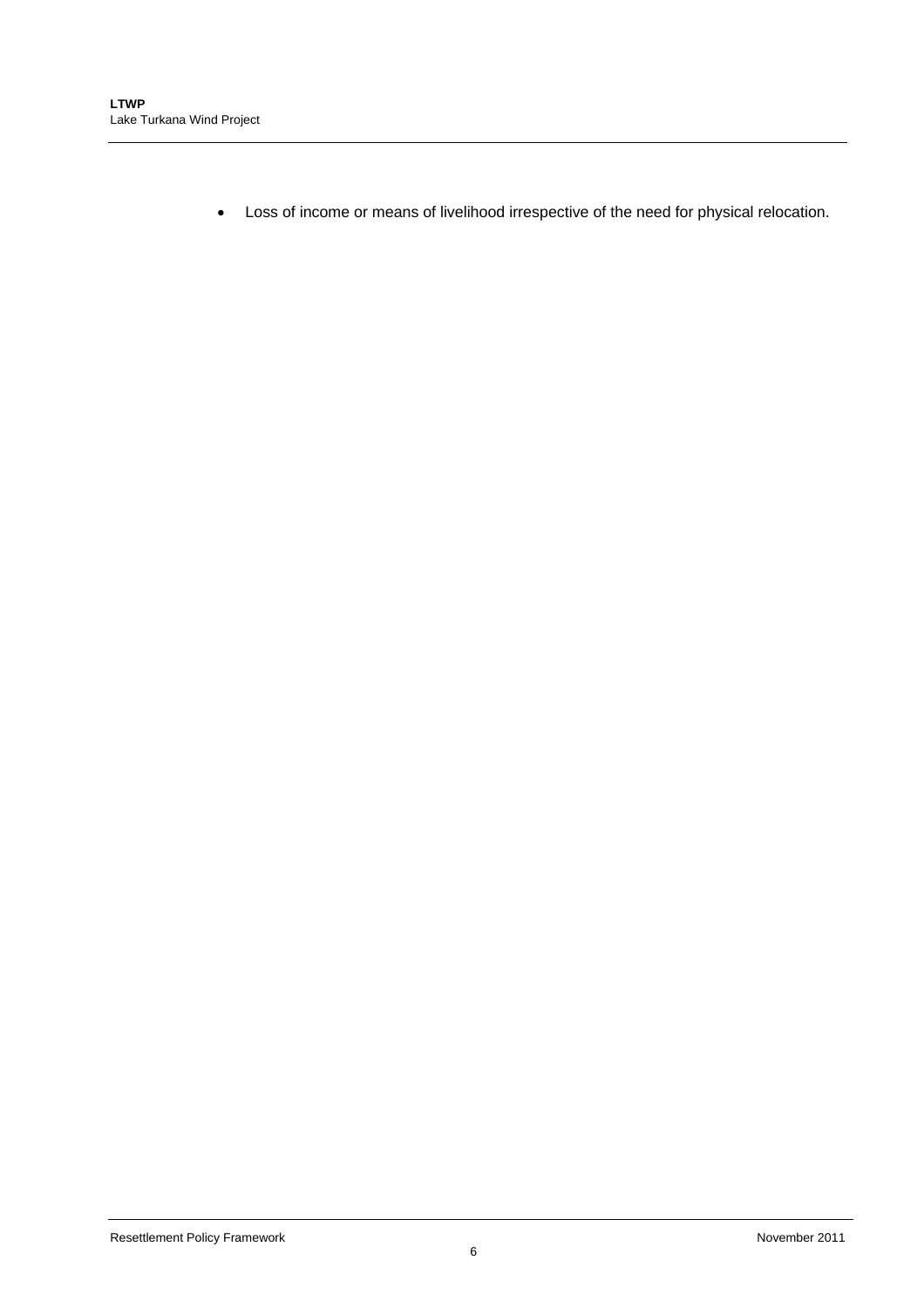# **3 Process for Preparing RAPs**

### 3.1 Overview

Unless managed properly, involuntary resettlement may result in long-term hardship and impoverishment for affected persons and communities. It can also lead to negative environmental effects and social stress in areas where the affected persons have been displaced. International best practice, such as OP 4.12 and IFC PS 5, recommends direct involvement of the client in resettlement activities as experience demonstrates that this can result in cost-effective, efficient, and timely implementation as well as innovative approaches to improving the livelihoods of those affected.

The Performance Standard also encourages clients to acquire land rights through negotiated settlements wherever possible. In the first instance, where physical or economic displacement is triggered as a result of the proposed project LTWP will seek to negotiate settlements by providing fair and appropriate compensation at or greater than market value and other incentives/benefits to affected persons and communities.

## 3.2 Current Project Status

**Wind farm site** - Currently, there is no requirement for land acquisition or resettlement at the wind farm site. Public consultation undertaken during the Environmental and Social Impact Assessment (ESIA) for the wind farm identified the potential loss of grazing land as a key concern. To accommodate this, the wind farm area will not be fenced off (apart from the onsite switchyard and individual transformers for safety reasons) and grazing will be permitted between the turbines. The minor loss of land used for grazing (equivalent to the footprint area of the turbines) is considered not to have significant impact on availability of grazing land by the local communities.

A transhumance nomadic clan, of the Turkana pastoralists, inhabit the footprint of the wind farm site having an encampment located nearby the C77 road that traverses the wind farm site. Construction hazards on the wind farm site could potentially be hazardous for the general public, tourists and Sirima pastoralists. Meetings have been held with those pastoralists who use the Sirima encampment to find out what attracts them to the area and in particular this encampment. The opportunity to stop and solicit passing vehicles for water (primarily), food and money are the attraction. The Kenyan government, via the area Member of Parliament, had constructed a seasonal water catchment dam and the Catholic Church had built a school classroom thus these features, with the road nearby, offered and provided opportunities not easily accessible elsewhere in the vicinity or along their pastoral travels within the area. The community leaders and Sirima pastoralists, having considered the potential dangers, have agreed not to utilise the Sirima encampment area during the construction period; LTWP will make available a managed supply of water and Sirima pastoralists have worked with LTWP in identifying a host encampment area nearby (1.5km north of the public road) but away from the construction activities and associated potential dangers to themselves and livestock. One of the three drilled boreholes on site, with confirmed potable water, is located 250m from the agreed relocation area.

**Proposed road up-grade** – The windfarm site is located approximately 1,200km from the seaport of Mombasa, from where the equipment will be transported to site by road. The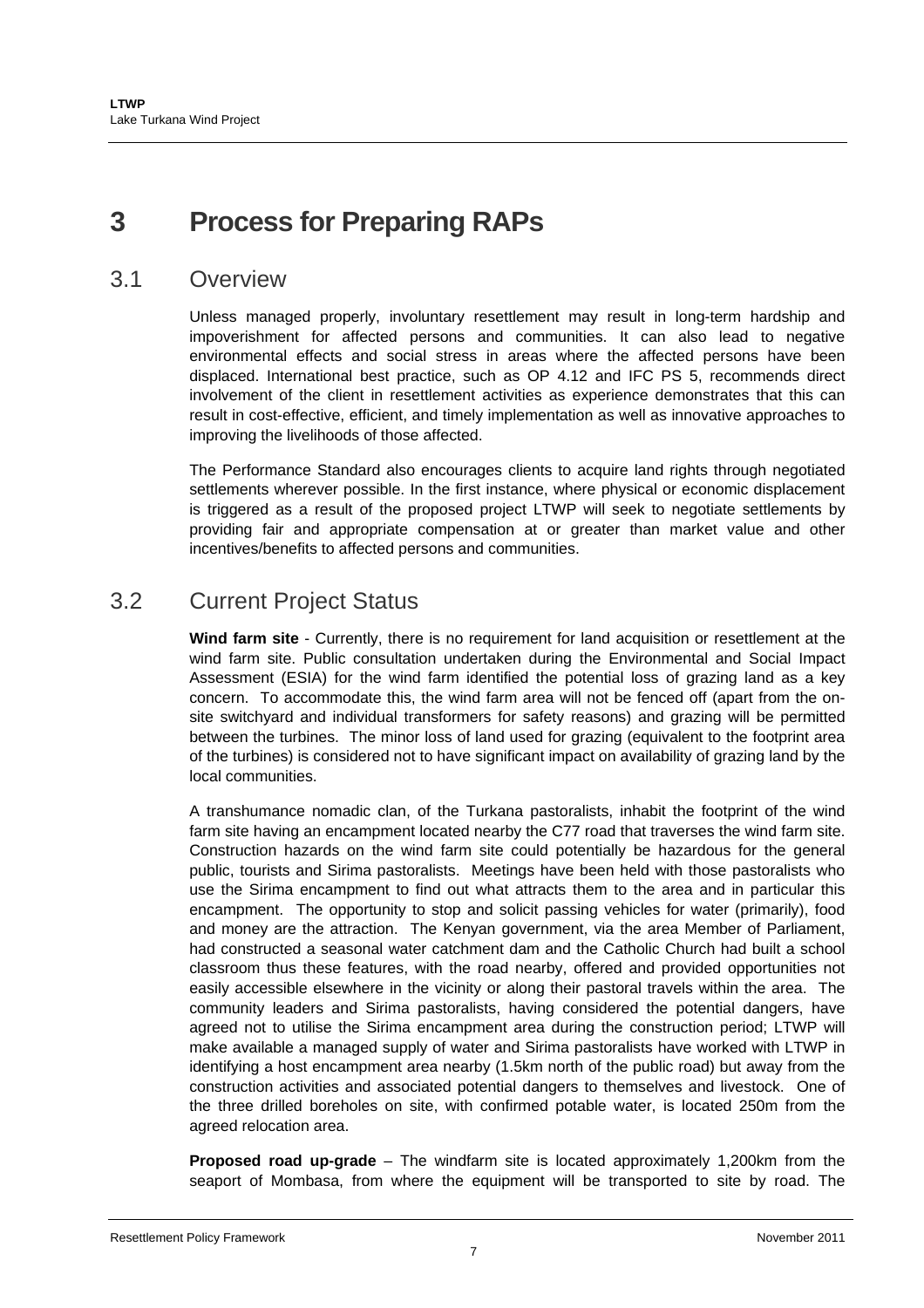majority of this road is already constructed. However, a distance of approximately 200km of existing rural road between Laisamis – Namerai – Illaut – Arge - Kargi – Loiyangalani Road to the wind farm site does require upgrade works including; realignment, levelling and grading, construction of culverts and general repairs. The road will be 6m wide with a 15m wayleave to each side. The exact alignment of the road has yet to be determined. The road rehabilitation is proposed to follow the current Right of Way (ROW) for the existing road and along the abandoned 'mapped' route in two areas. Following consultation with stakeholders and their concerns regarding potential negative transport impacts, the two route diversions were progressed in order to avoid existing settlements at Ngurunit, South Horr and Kurungu.

Whilst the number of people and structures observed along the road upgrade route is very small, the overall need for economic and physical resettlement as a result of road works requires clarification once the exact alignment of the route is confirmed.

## 3.3 RAP Preparation Process

Where involuntary resettlement is unavoidable, the development of a project-specific RAP will be required. The RAP(s) should take cognisance of the principles of this RPF and be prepared in line with the approach outlined in the IFC Handbook for Preparing a Resettlement Action Plan<sup>2</sup>. As a minimum, the RAP(s) will be required to include the following essential components:

- Identification of project impacts and affected populations;
- A legal framework for land acquisition and compensation;
- A compensation framework;
- A description of resettlement assistance and restoration of livelihood activities where PAPs are affected appreciably;
- A detailed budget;
- An implementation schedule;
- A description of organisational responsibilities;
- A framework for public consultation, participation, and development planning;
- A description of provisions for redress of grievances; and
- A framework for monitoring, evaluation and reporting.

l

<sup>&</sup>lt;sup>2</sup> Handbook for Preparing a Resettlement Action Plan International Finance Corporation (IFC), April 2002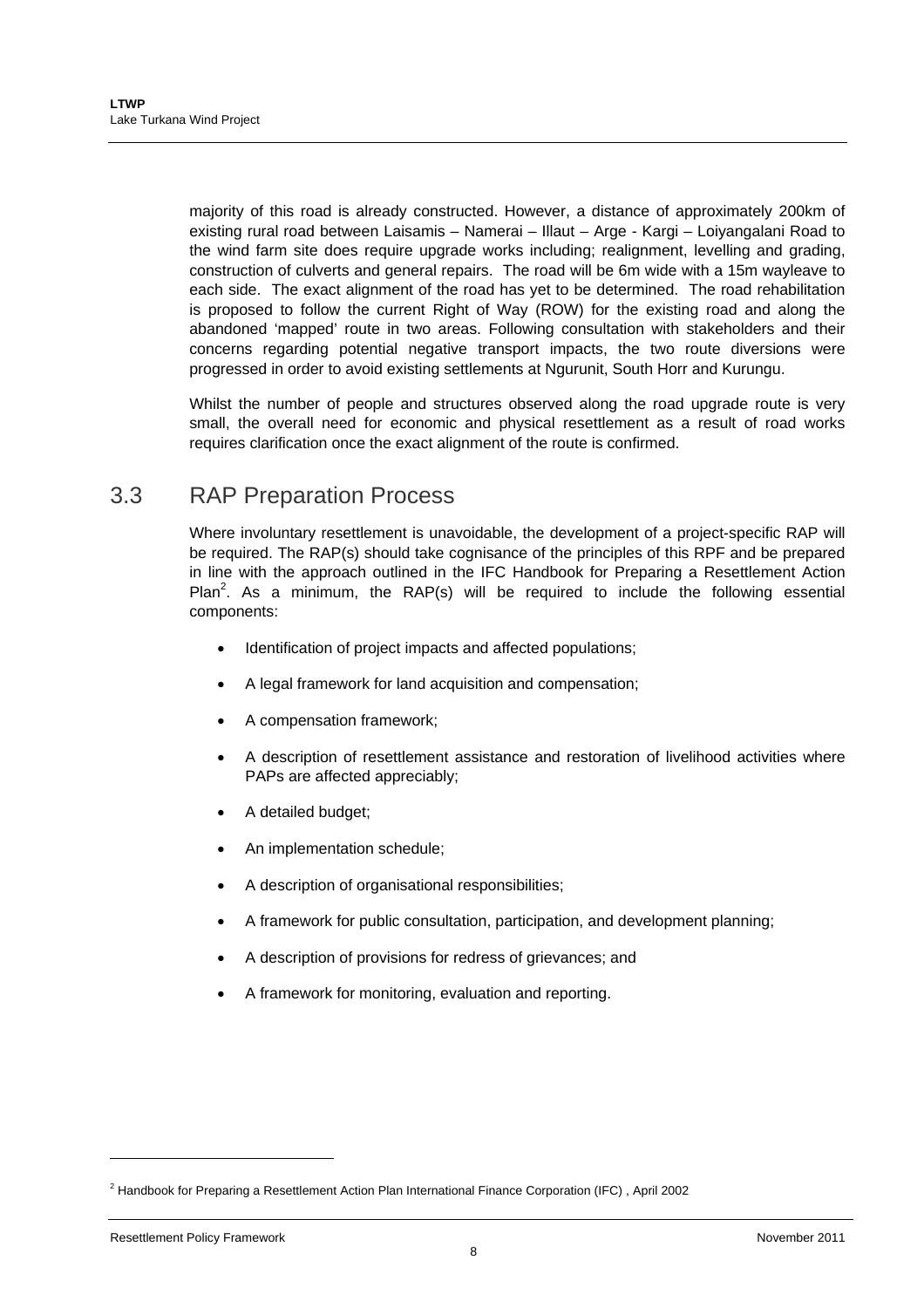## **4 Legal Framework**

### 4.1 National

A new constitution was adopted in Kenya in August 2010. Chapter 5 of the constitution deals with land and requires land to be 'equitable, efficient, productive and sustainable'. The constitution classifies land in Kenya as public, community or private land. It does not provide detailed procedures for land acquisition and expropriation. Currently, these are provided under the "Land acquisition Act" in chapter 295 for private land and chapter 288 for unregistered Trust Lands. "Trust Land" (referred to as Community land in the new constitution) is that land that is still held under African customary tenure. The title to this land is said to vest in the County Council in trust for its inhabitants, hence the term "Trust".

Expropriation in this context refers to the taking away of private land and landed property for public purpose by the government with or without the owner's consent subject to laws of eminent domain, which stipulates prompt and adequate compensation among other things. In Kenya "setting apart" for unregistered Trust Land and "Compulsory acquisition" for all registered private lands are the terms commonly used.

Expropriation of land is a very important aspect in land management in that it is the instrument by which land is availed for various development needs e.g. Infrastructure, Housing, Dams and Irrigation, or Industrial purposes if the development and utilisation of the said land is to promote public benefit. In addition the following legislation is possibly applicable to instances of resettlement and compensation (it is noted that the new constitution provides for the revision of laws on land in Article 68 (a) (b)).

#### **The Land Acquisition Act Chapter 295 Laws of Kenya**

This provides for the acquisition of land for public benefit. The government has the powers under this Act to acquire land for projects, which are intended to benefit the general public.

#### **The Registered Land Act Chapter 300 Laws of Kenya**

This provides for the absolute proprietorship over land (exclusive rights). Such land can be acquired by the state under the Land Acquisition Act in the project area.

#### **The Land Adjudication Act Chapter 95 Laws of Kenya**

This provides for ascertainment of interests prior to land registrations under the Registered Land Act.

#### **Physical Planning Act No. 6 of 1996**

Section 2 of the Act requires that all land intended for any development requires planning and development permission. Section 36 of the Act also requires that development projects, which have substantial alteration of the state of land, must be subjected to an Environmental Impact Assessment (EIA).

#### **The Environmental Management and Coordination Act 1999**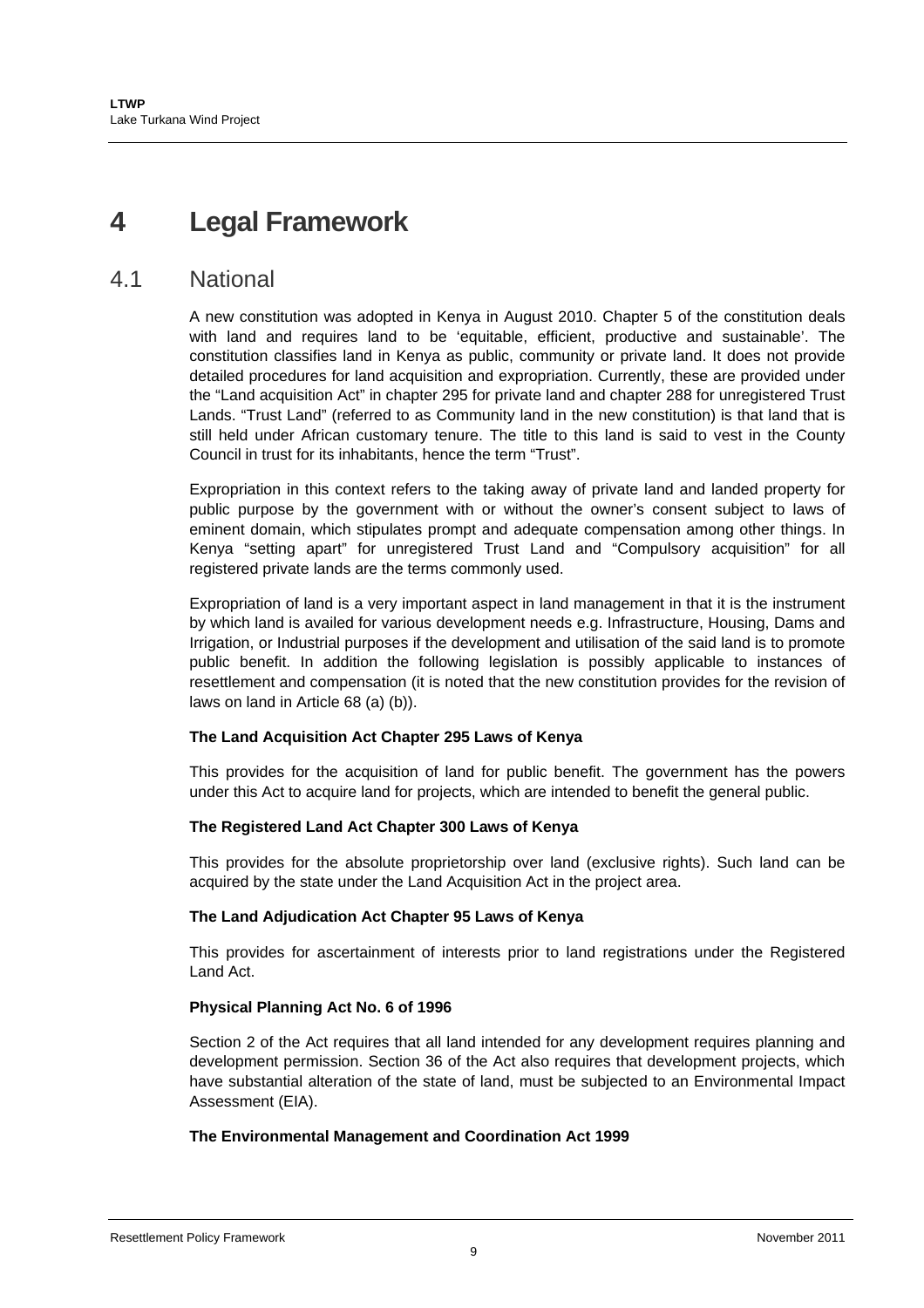This is the legislation that governs EIA studies. The wind farm, road-upgrades and the transmission line have been subject to EIA in accordance with this Act. Part 3 of this Schedule applies to settlement planning. Resettlement components of the sub-projects may pose potentially negative environmental impacts.

#### **The Wayleaves Act Chapter 292 Laws of Kenya**

This provides for certain undertakings to be constructed e.g. pipelines, canals, pathways etc., through or under any lands or settlements. Power lines required by Ketraco will be under the provision of the Act.

#### **The Water Act Chapter 372 Laws of Kenya**

The Act vests the water in the State and gives the provisions for the water management, including irrigation water, pollution, drainage, flood control and abstraction. It is the main legislation governing the use of water especially through water permit system where special provision for water may be made for settlements or resettlement areas.

#### **The Lakes and River Act Chapter 409 Laws of Kenya**

This Act provides for protection of river, lakes and associated flora and fauna. The provisions of this Act may be applied, in the management of the resettlement zones.

#### **The Wildlife Conservation and Management Act, Cap 376**

This Act provides for the protection, conservation and management of wildlife in Kenya. The provisions of this Act should be applied in the management of all resettlement activities where applicable.

#### **The Public Health Act Laws of Kenya**

Provides for the securing of public health and recognises the importance of water. It provides for prevention of water pollution by any development activity including resettlement.

### 4.2 International

The fundamental objectives of OP 4.12 and IFC PS 5 are:

- To avoid or at least minimise involuntary resettlement wherever feasible by exploring alternative project designs.
- To mitigate adverse social and economic impacts from land acquisition or restrictions on affected persons' use of land by: (i) providing compensation for loss of assets at replacement cost; and (ii) ensuring that resettlement activities are implemented with appropriate disclosure of information, consultation, and the informed participation of those affected.
- To improve or at least restore the livelihoods and standards of living of displaced persons.
- To improve living conditions among displaced persons through provision of adequate housing.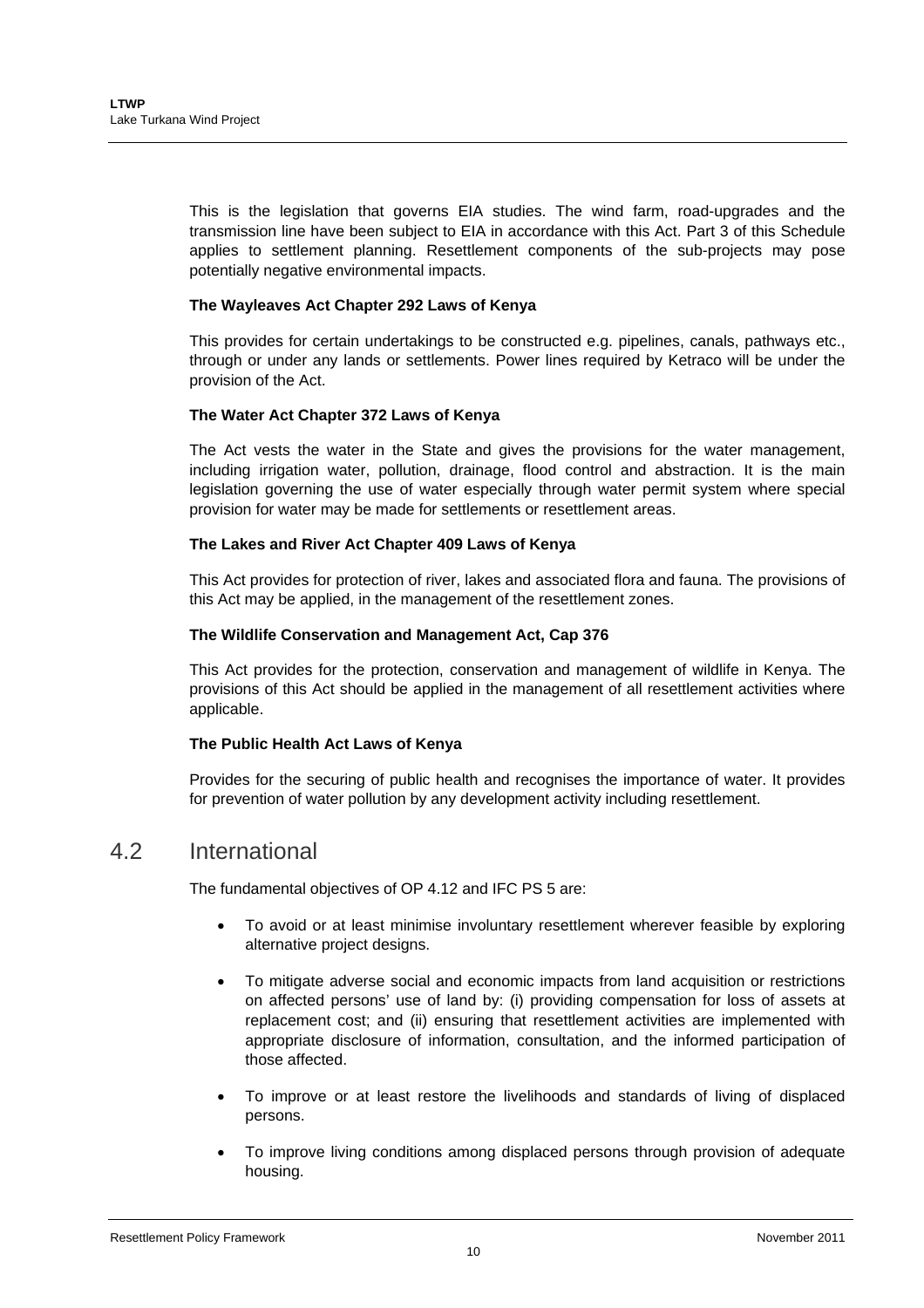Recognised best practise requires that a RAP shall be prepared and cleared by the Lenders prior to implementing resettlement activities. The World Bank/IFC also requires that the provision of compensation and other assistance to PAPs, to restore livelihoods when these are affected appreciably, shall be done prior to the displacement of people. It also requires particular attention to be given to the needs of vulnerable groups.

## 4.3 Gap Analysis

The following international requirements, specified in OP 4.12 and IFC PS5, are not addressed by national law and will therefore need to be addressed by the project-specific RAPs:

**Resettlement Action Plans and procedural requirements** - Under the national legislation, no particular plan that fulfils the standard requirements of RAP needs to be prepared. However, the National Environmental Management Authority may request as a condition of Environmental and Social Impact Assessment that a RAP be prepared. As per World Bank/IFC RAPs are required for projects that result in involuntary loss of land or resettlement. In particular, the project is required to take steps to undertake the activities of a RAP, such as a census, socio-economic survey, consultation with the PAPs, monitoring and reporting.

**Public consultation and participation of project affected communities** - Existing national legislation does not require resettlement plans be disclosed to and consulted with local affected people. Similarly, no formal provisions are established to redress grievances that may occur to PAPs; the only legal recourse available is through the courts. Under the project specific RAPs, the PAPs will be informed of and participate in the establishment of compensation and rehabilitation measures, and provided with measures to redress grievances, as defined in this RPF.

**Categories of people eligible for compensation** - Under the national legislation, only those people and entities with registered property rights are entitled to compensation. This potentially precludes many categories of affected people that would be entitled to compensation under the World Bank/IFC standards including:

- Users who use land on the basis of an informal agreement often with a relative or extended family member (share croppers, tenant farmers).
- Owners who occupy land that was transferred by informal agreement from another owner.
- Owners who have not registered a change in ownership following a family death, marriage annulment or similar situation.
- Internally Displaced People (who have no rights to land).
- People who make use of communal resources to which they have no formal title.
- Informal dwellers.

In order to ensure compliance with international standards, such as OP 4.12 and IFC PS5, all affected households and business entities, without regard to their legal status, will be eligible for compensation as defined in the Entitlement Matrix in table 6.1.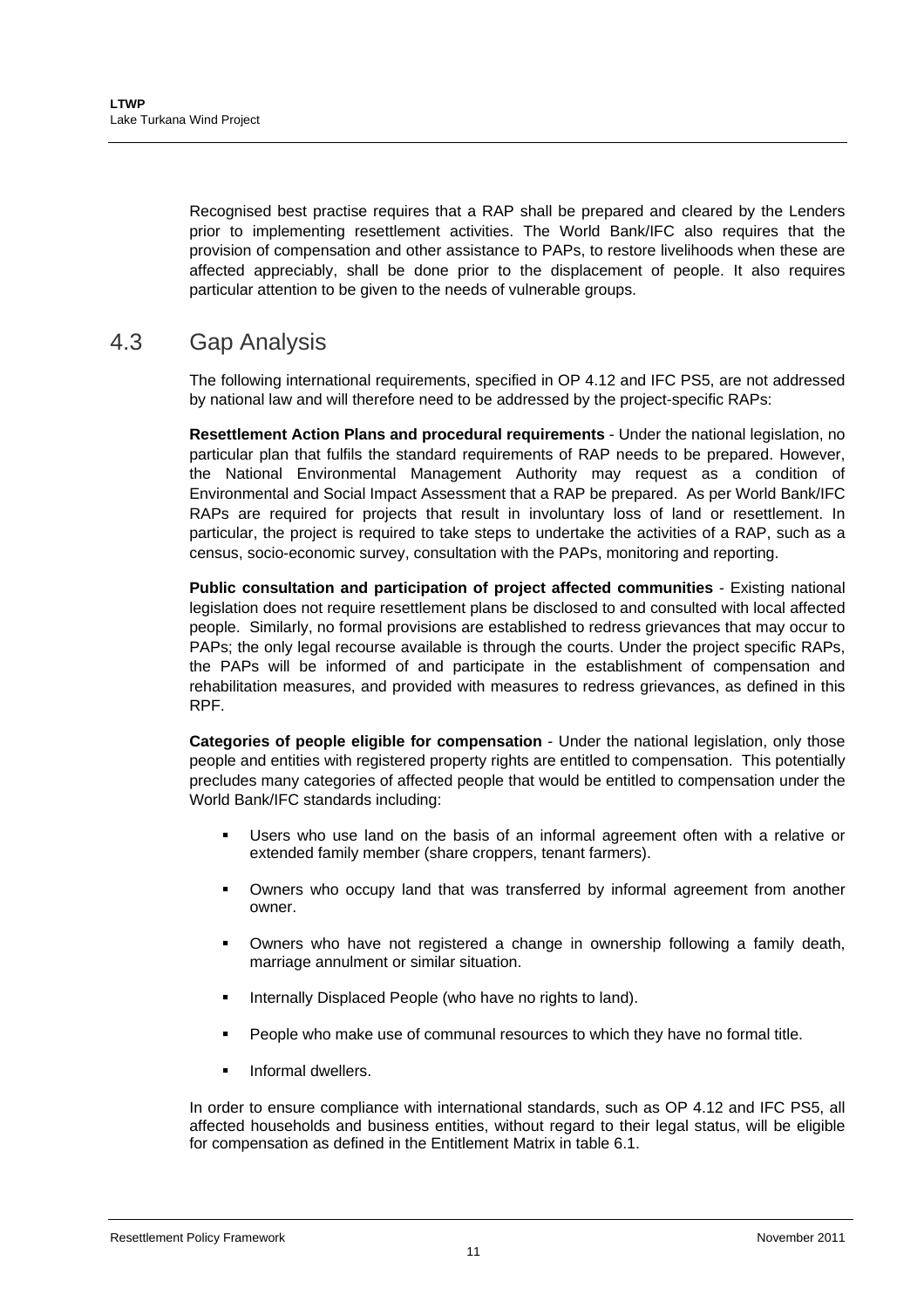**Vulnerable groups** – National legislation does not require particular attention to be given the needs of vulnerable groups. Project-specific RAPs will be required to pay particular attention to identified vulnerable PAPs including the landless, the elderly, women and children, indigenous groups, orphans, ethnic groups and other disadvantaged groups as previously defined.

**Other resettlement support** - The current national legislation establishes that compensation is payable for loss of land, buildings, crops, profit and other damages arising from the acquisition of land for a project. Other costs, such as moving cost or rehabilitation support to restore the previous level of livelihood are not covered but are required by World Bank/IFC. This will be covered in the project-specific RAP(s).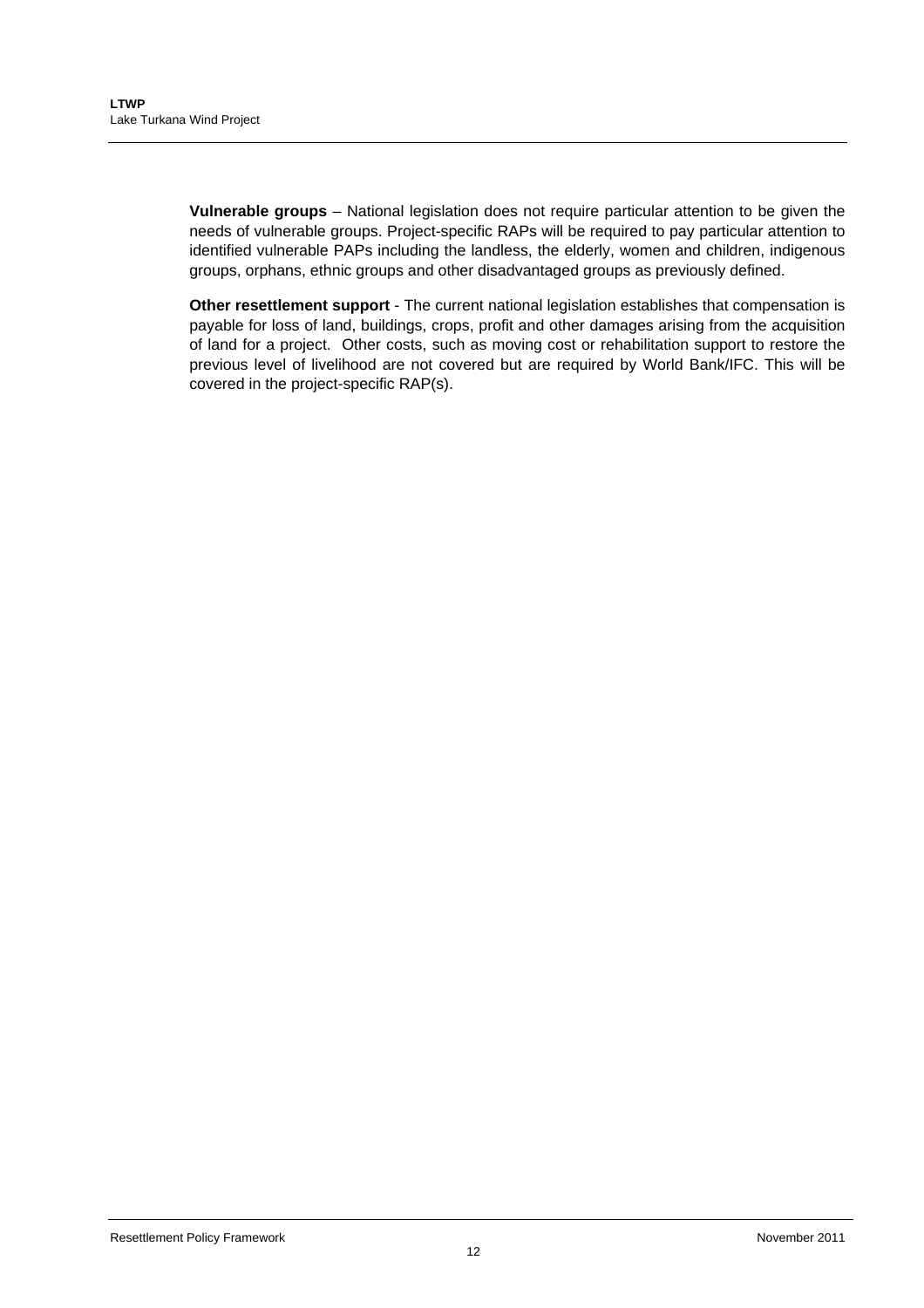# **5 Eligibility Criteria and Categories of Impact**

## 5.1 Identification of Eligibility

In accordance with international best practice/World Bank/IFC policy, displaced persons are classified as follows:

- Those who have formal legal rights to land (including customary and traditional rights under the laws of Kenya);
- Those who do not have formal legal rights to land at the time of the census, but who have claim to such land or assets – provided that such claims are recognised under the laws of Kenya or become recognised through a process identified in the RAP; and
- Those who have no recognisable legal right or claim to the land they are occupying.

In order to determine the physical location of land parcels and identify the names and locations of their owners, a census will be carried out as part of the RAP(s) and a list of the categories of entitlements will be drafted for each of the sub-projects. The completion of the census will represent a provisional cut-off date for eligibility for resettlement assistance.

The following surveys and inventories will be conducted to ensure consistency and transparency during the RAP process:

- (a) Socio-economic surveys of households and the collection of demographic data. This study will provide a picture of the expected impact of the project, and direct the planning of mitigation measures to minimise risk and maximise the benefits of the project implementation.
- (b) Identification of ownership status which will require the verification of ownership rights and data obtained from the local public register.
- (c) Demarcation and surveying of land parcels within the Project Affected Area which will allow for the project to determine the physical location of land parcels which either fall under the title of direct ownership or that of usufructury right. The demarcation of the land parcels will require the signatures of the land-owners or land-owner trustees.
- (d) Inventory of existing assets (e.g. land and crops, livestock, property) per land parcel and recording of structures (e.g. fences, walls) which will allow for the identification of the possible types of loss as a result of the project. The inventory of assets will allow the project to determine assets and structures which may be subject to acquisition or expropriation. The on-site inventorisation process will require signatures from the landowners or land-owner trustees. The project will set out to select final design/alignments which will minimise any negative impacts and therefore minimise the need for expropriation and displacement.

The surveys and inventories will be completed in line with both national and international/World Bank/IFC requirements. The surveys will allow the project to determine the types of project impacts and categories of PAPs that will receive compensation and rehabilitation assistance. For example, project impacts may include: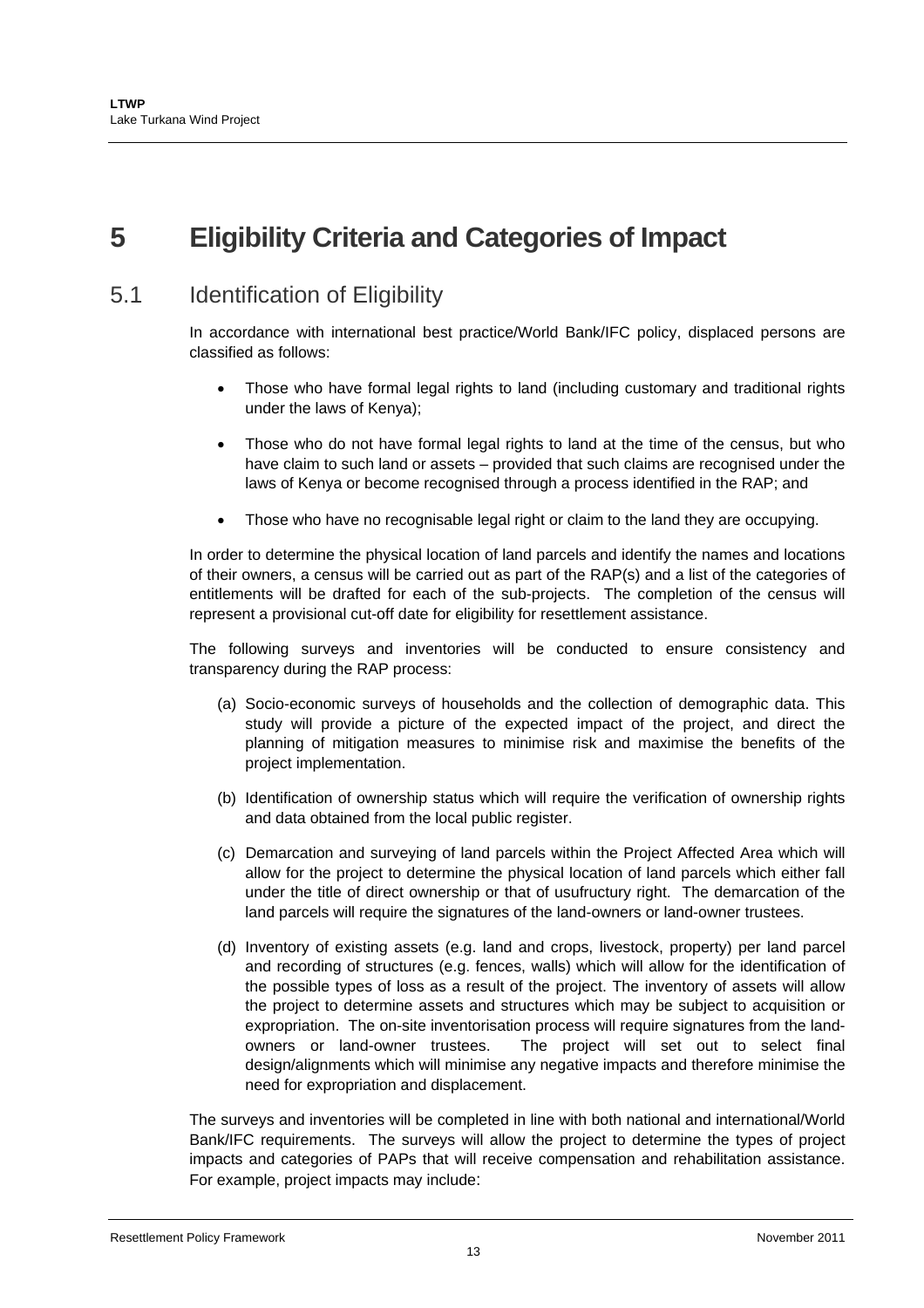- Permanent loss of existing assets (e.g. property) and agriculture-related income;
- Permanent loss of commercial structures;
- Permanent loss of land:
- Permanent loss of access to land;
- Permanent loss of shelter; and
- Damage or loss of residential structures.

### 5.2 Categories of Impact

This RPF applies to all components under the project and to all eligible persons regardless of the severity of impact and whether or not they have legal title to land. The table below shows the categories of impacts likely to be addressed and the specific losses associated.

| <b>Category of Impact</b>              | <b>Specific Losses</b>                                                                                                                                                  |  |  |
|----------------------------------------|-------------------------------------------------------------------------------------------------------------------------------------------------------------------------|--|--|
| Relocation or loss of shelter          | Wind farm site – Relocation of Sirima encampment due to<br>safety hazards.                                                                                              |  |  |
|                                        | Road up-grade – None confirmed. Final route alignment and<br>acceptability of associated impacts to be confirmed.                                                       |  |  |
| Business premises                      | Wind farm site – No businesses identified on site.                                                                                                                      |  |  |
|                                        | Road up-grade route - Possible impacts on businesses at<br>South Horr, subject to diversion of road alignment.                                                          |  |  |
| Loss of assets or loss of land         | Wind farm site – To be confirmed.                                                                                                                                       |  |  |
|                                        | Road upgrade – To be confirmed.                                                                                                                                         |  |  |
| Trees and/or crops                     | Road up-grade – Potential for loss of trees (e.g. fruit trees,<br>fire wood) and crops.                                                                                 |  |  |
| Loss of income/source of<br>livelihood | Wind farm site and Road upgrade - Access to land for<br>grazing will be allowed which will mitigate against adverse<br>effects on the communities' nomadic way of life. |  |  |

#### **Table 5.1 Category of Impact**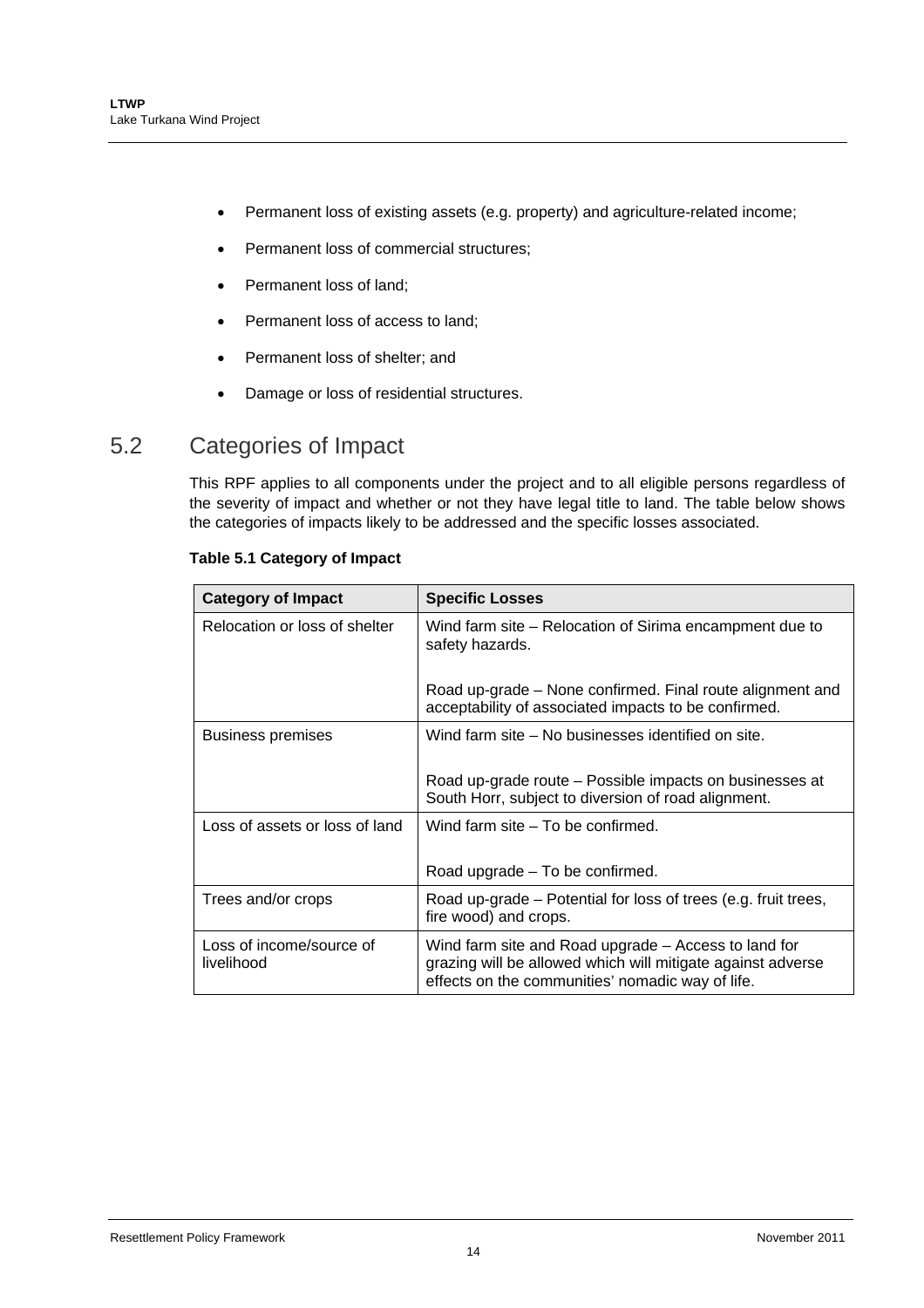# **6 Compensation Valuation of Affected Assets**

## 6.1 Principles of Compensation

For each land acquisition process, LTWP will adopt a policy for entitlement that accords with the relevant Kenyan legislation and World Bank OP 4.12/IFC PS 5 requirements, to ensure that fair and proper entitlements are provided to all eligible people who are affected by resettlement activities.

An entitlement matrix will serve as a tool used to assess the needs of the PAPs, the level of compensation, the compensation budget and will contribute towards the elaboration of the project-specific RAPs. The World Bank/IFC does not specify compensation rates as these will vary depending on the location and nature of project but it expects all PAPs to be compensated for loss of physical assets, revenue and income resulting from economic or physical displacement.

Following completion of a full census and household surveys, the entitlement matrix and RAPs will be elaborated accordingly for each sub-project. The compensation will follow the principles of compensation set forth in this RPF.

### 6.2 LTWP Entitlement Matrix

LWTP will ensure that:

- All PAPs, without regard to legal status of property ownership, will be compensated under the current Kenyan legislation and World Bank/IFC requirements and provisions of this RPF.
- Loss of housing and shelter caused by physical resettlement will be compensated at replacement value, based on market values, without depreciation.
- Loss of land and loss of access to land for grazing of livestock will be compensated for at replacement value, based on market values, and loss of income derived from rearing livestock will be compensated as defined in the Entitlement Matrix attached to this RPF for different categories of applicable PAPs.
- Loss of net income and wages will be compensated as defined in the Entitlement Matrix attached to this RPF for different categories of applicable PAPs.
- Compensation of immovable assets, such as fences and walls, which have been removed during construction works will be compensated for (or restored) at replacement value without depreciation.
- Those who do not legally occupy or use land will not be compensated for the loss of land. However, they will be compensated for the loss of non-land assets (including standing crops, buildings and trees) and provided resettlement assistance (as determined in the individual RAP matrix).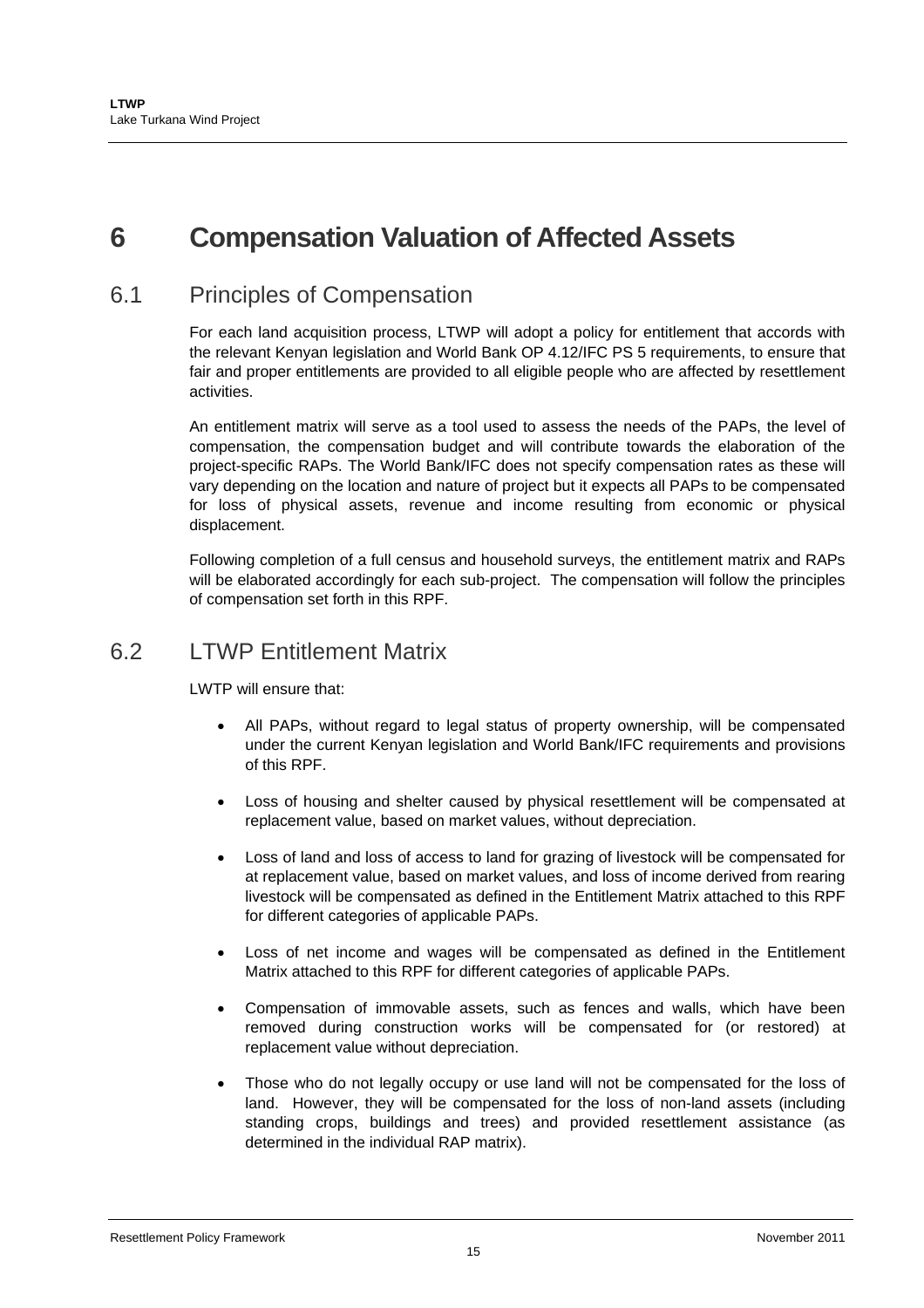- Those households and businesses whose livelihood or businesses are severely and negatively affected by the project will be provided with additional rehabilitation measures, as defined in the Entitlement Matrix attached to this RPF.
- Particular attention should be paid to the needs of vulnerable groups among those displaced as defined by World Bank/IFC.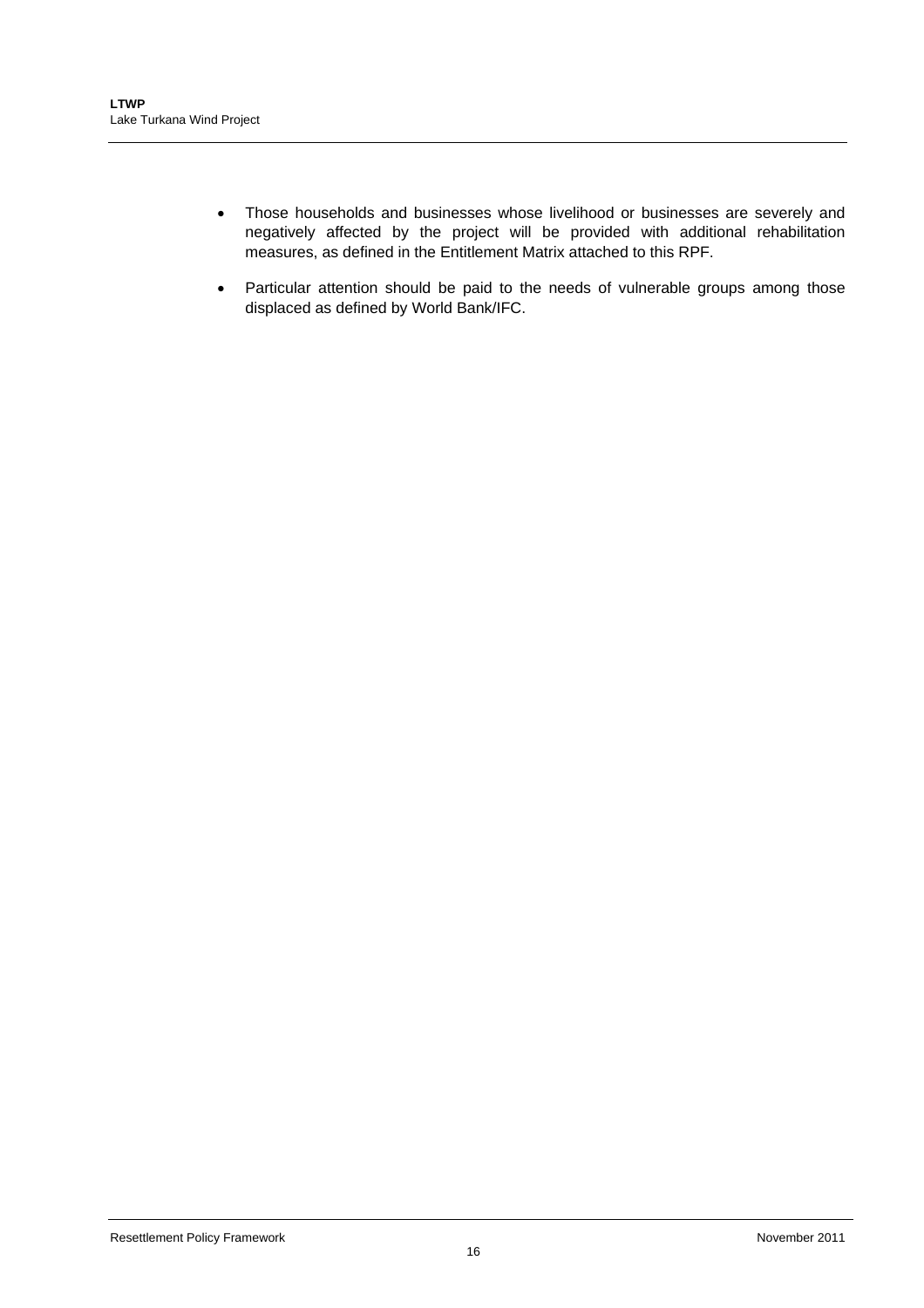#### **Table 6.1 Entitlement Matrix**

| <b>Asset</b>                                | <b>Specifications</b>                                                                                                            | <b>Affected People</b>                                 | <b>Compensation Entitlements</b>                                                                                                                                                                                                                                                                                                                                                                                                                                                                                                                                                                                                                                                                                                                                                                                             |  |  |
|---------------------------------------------|----------------------------------------------------------------------------------------------------------------------------------|--------------------------------------------------------|------------------------------------------------------------------------------------------------------------------------------------------------------------------------------------------------------------------------------------------------------------------------------------------------------------------------------------------------------------------------------------------------------------------------------------------------------------------------------------------------------------------------------------------------------------------------------------------------------------------------------------------------------------------------------------------------------------------------------------------------------------------------------------------------------------------------------|--|--|
| <b>Permanent Loss</b>                       |                                                                                                                                  |                                                        |                                                                                                                                                                                                                                                                                                                                                                                                                                                                                                                                                                                                                                                                                                                                                                                                                              |  |  |
| Grazing land (if<br>affected)               |                                                                                                                                  | Herders (nomads)                                       | Acceptable alternative land for grazing to<br>$\bullet$<br>be agreed with affected PAPs                                                                                                                                                                                                                                                                                                                                                                                                                                                                                                                                                                                                                                                                                                                                      |  |  |
| <b>Structures</b>                           | Bomas/Manyattas                                                                                                                  | Owners                                                 | To be valued independently, based on<br>$\bullet$<br>market rates, and compensation<br>negotiated and agreed with PAPs                                                                                                                                                                                                                                                                                                                                                                                                                                                                                                                                                                                                                                                                                                       |  |  |
| Buildings and<br><b>Structures</b>          | Houses                                                                                                                           | Owners of permanent<br>structures                      | House for house swap, or<br>$\bullet$<br>Cash compensation at replacement rates<br>$\bullet$<br>for affected structure and other fixed<br>assets, based on material cost,<br>construction and labour costs free of<br>salvageable materials, depreciation and<br>transaction costs.                                                                                                                                                                                                                                                                                                                                                                                                                                                                                                                                          |  |  |
|                                             |                                                                                                                                  | Owners of temporary,<br>structures (kiosks,<br>stalls) | Approved site to re-locate. Moving costs<br>$\bullet$<br>will be provided.                                                                                                                                                                                                                                                                                                                                                                                                                                                                                                                                                                                                                                                                                                                                                   |  |  |
| Trees/crops                                 | Trees/crops<br>affected                                                                                                          | All affected persons                                   | Crop/Tree damage compensation is threefold:<br>Provision of seed or seedlings;<br>$\bullet$<br>Provision of cash compensation for value<br>$\bullet$<br>of crops lost, at current market value.<br>For crops, rates are derived from the<br>respective District Agricultural Officers<br>and for trees rates are derived from the<br>Kenya Forest Services; and<br>Provision of cash compensation to cover<br>$\bullet$<br>the income foregone during the period<br>that the PAP is without land. The cash<br>compensation will be equivalent to the<br>value of crop production lost, until the<br>replacements are yielding to the same<br>level (i.e., the period until the<br>replacement seed/seedlings are<br>producing - whether the same year for<br>annual crops, or longer in the case of<br>shrub or tree crops). |  |  |
| <b>Business</b><br>employment               | Temporary or<br>permanent loss of<br>business or<br>employment (for<br>example in South<br>Horr if affected by<br>road up-grade) | All affected persons                                   | Owner: if permanent, cash compensation<br>$\bullet$<br>equal to one year income; if temporary,<br>cash compensation for the period of loss.<br>Compensation based on tax declaration<br>or official minimum salary.<br>Employees: allowance for lost wages<br>during interruption, up to 3 months.                                                                                                                                                                                                                                                                                                                                                                                                                                                                                                                           |  |  |
| <b>Temporary Loss</b>                       |                                                                                                                                  |                                                        |                                                                                                                                                                                                                                                                                                                                                                                                                                                                                                                                                                                                                                                                                                                                                                                                                              |  |  |
| Land used for<br>construction<br>activities | Subject to<br>negotiation between<br>owner and<br>contractor                                                                     | Owner (private or<br>public)                           | Contractor pays cash compensation at<br>$\bullet$<br>local commercial rental rates for duration<br>of use.<br>Land restored to original status at end of<br>$\bullet$<br>rental.<br>Environmental safeguard requirements<br>$\bullet$<br>apply.                                                                                                                                                                                                                                                                                                                                                                                                                                                                                                                                                                              |  |  |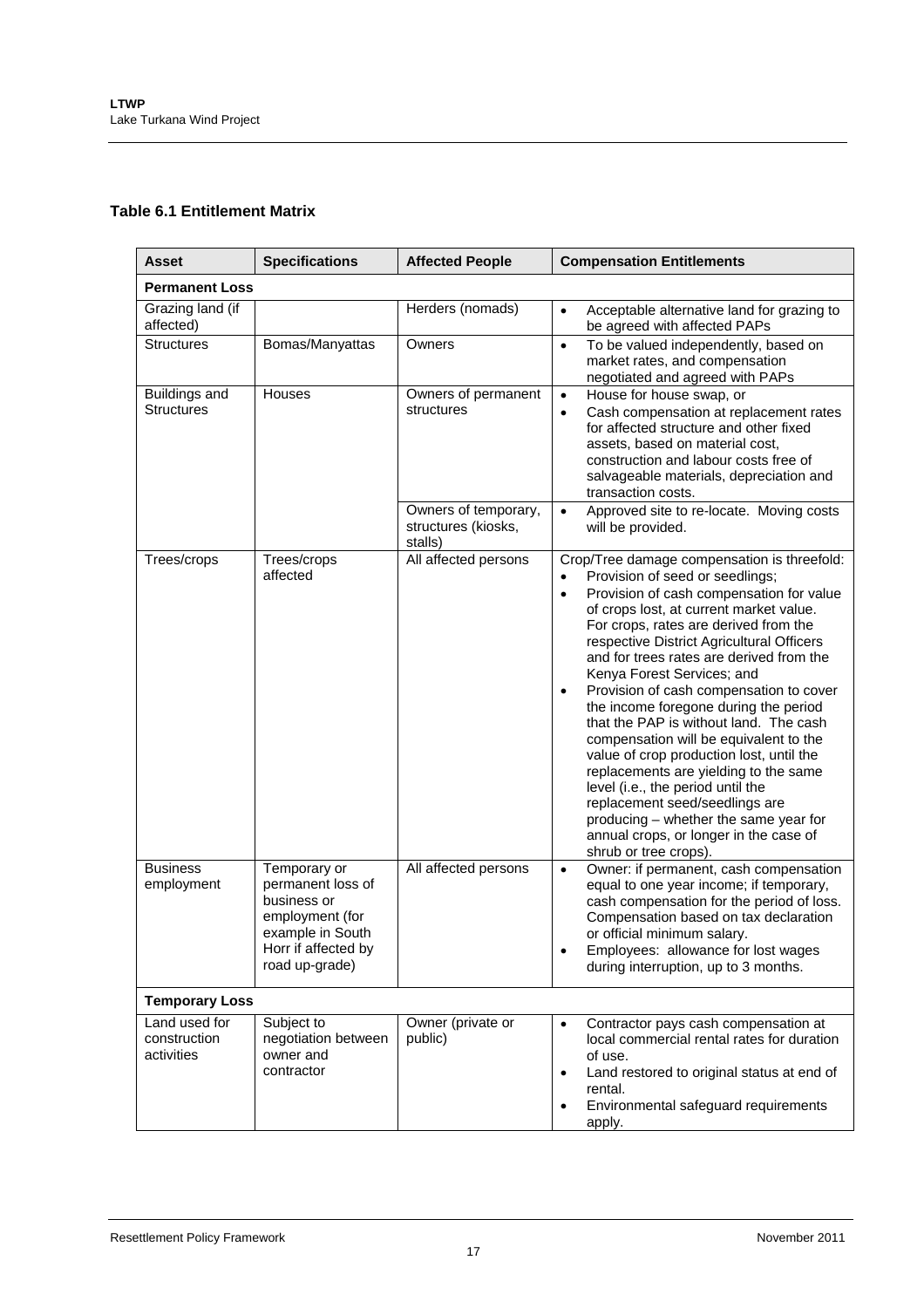# **7 Funding Arrangements**

The delivery and implementation of RAP(s) associated with the wind farm site and the road upgrade will be the responsibility of LTWP. Once it is confirmed that resettlement of affected persons is required, LTWP will prepare a detailed budget as part of the RAP process including resettlement costs by category of impact, entitlement and other resettlement expenditure. LTWP will be explicit about the source of the funding for the RAP budget.

If, during the compensation process, there are disputes over payments an escrow account will be established. For instance, in the eventuality that LTWP has offered to pay compensation to an affected person in accordance with an approved resettlement plan, but the offer has been rejected, the taking of land related assets may only proceed if LTWP has deposited funds equal to the offered amount plus 10% in a secure form of escrow for resolving the dispute concerning said offer of compensation in a timely and equitable manner.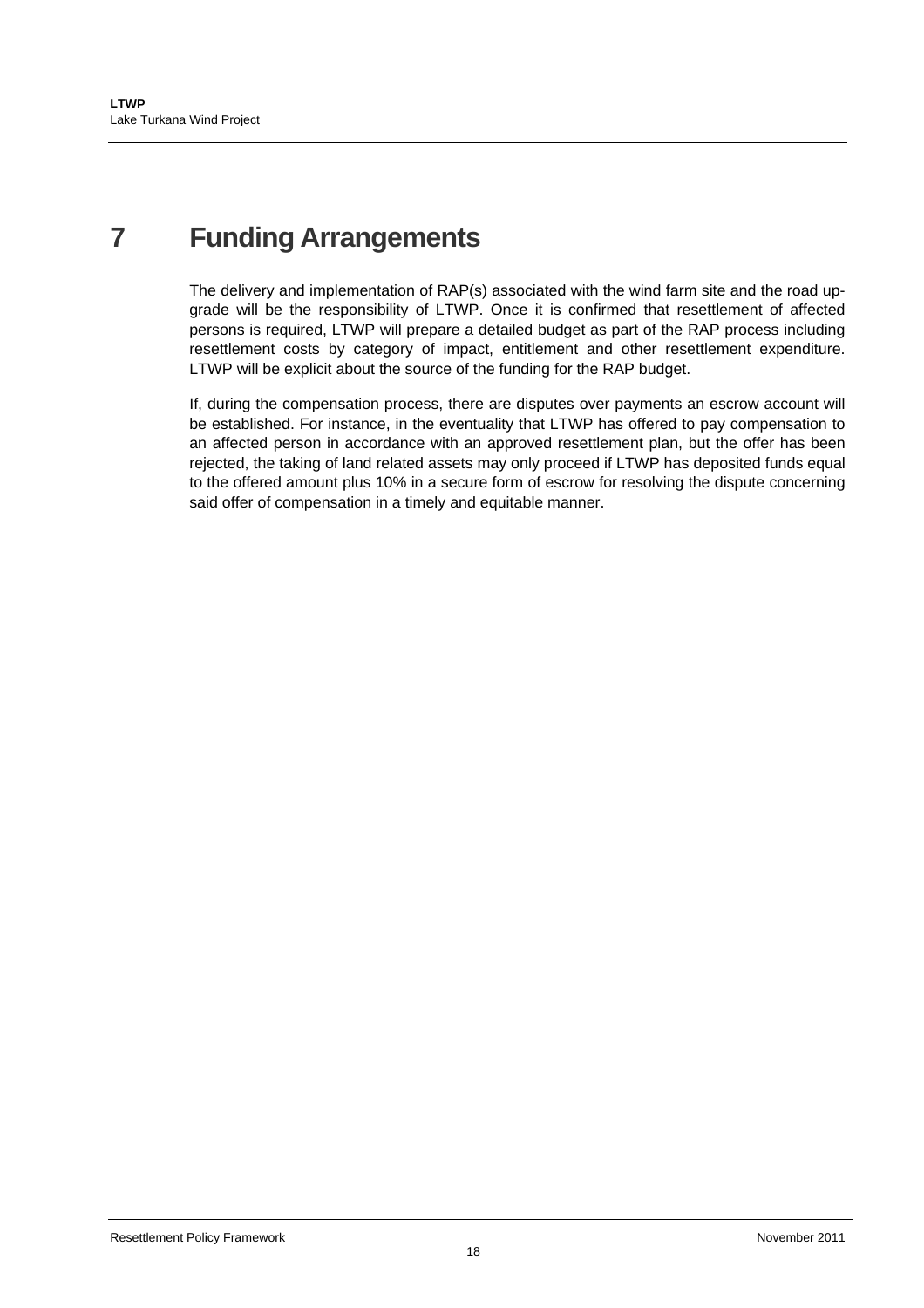## **8 Organisational Procedures and Implementation**

LTWP will identify and provide details on the roles and responsibilities of all the entities that will be responsible for resettlement activities as well as those within their organisations that will be directly charged with managing the RAP process in the project specific RAP documentation.

The project sponsors will play an active role in the preparation, implementation, and monitoring of the RAPs. The project specific RAP(s) will contain detailed information on organisational procedures including:

- Description of the institution(s) responsible for delivery of each item/activity in the entitlement policy; implementation of income restoration programmes; and coordination of the activities associated with and described in the project specific RAPs.
- Statement of how coordination issues will be addressed in cases where resettlement is spread over a number of jurisdictions or where resettlement will be implemented in stages over a long period of time (e.g. for the transmission line).
- Identification of the agency that will coordinate all implementing agencies. Ensure it has the necessary mandate and resources.
- Description of the external (non-project) institutions involved in the process of income restoration (land development, land allocation, credit, and training) and the mechanisms to ensure adequate performance of these institutions.
- Discussion of institutional capacity for and commitment to resettlement.
- Description of mechanisms for ensuring independent monitoring, evaluation, and financial audit of the RAP and for ensuring that corrective measures are carried out in a timely manner.

### 8.1 Linking Implementation to Civil works

The PAPs will need to be compensated in accordance with this RPF and the project-specific RAP(s) before project civil works can begin.

For activities involving land acquisition, loss of land, loss of access to land or restriction of access to resources, provisions will be made for compensation and for other assistance required for relocation prior to displacement. The assistance includes the provision and preparation of host resettlement sites with adequate facilities where necessary.

The land and assets may be taken away only after compensation has been promptly paid and resettlement sites and relocation assistance have been provided to the PAPs. Those project activities requiring relocation or resulting in loss of shelter will require that measures to assist the PAPs are implemented in accordance with this RPF and the procedures outlined in the project-specific RAPs.

Details on resettlement and compensation will be provided in the implementation schedule of the RAPs and will include target dates for start and completion of civil works, dates of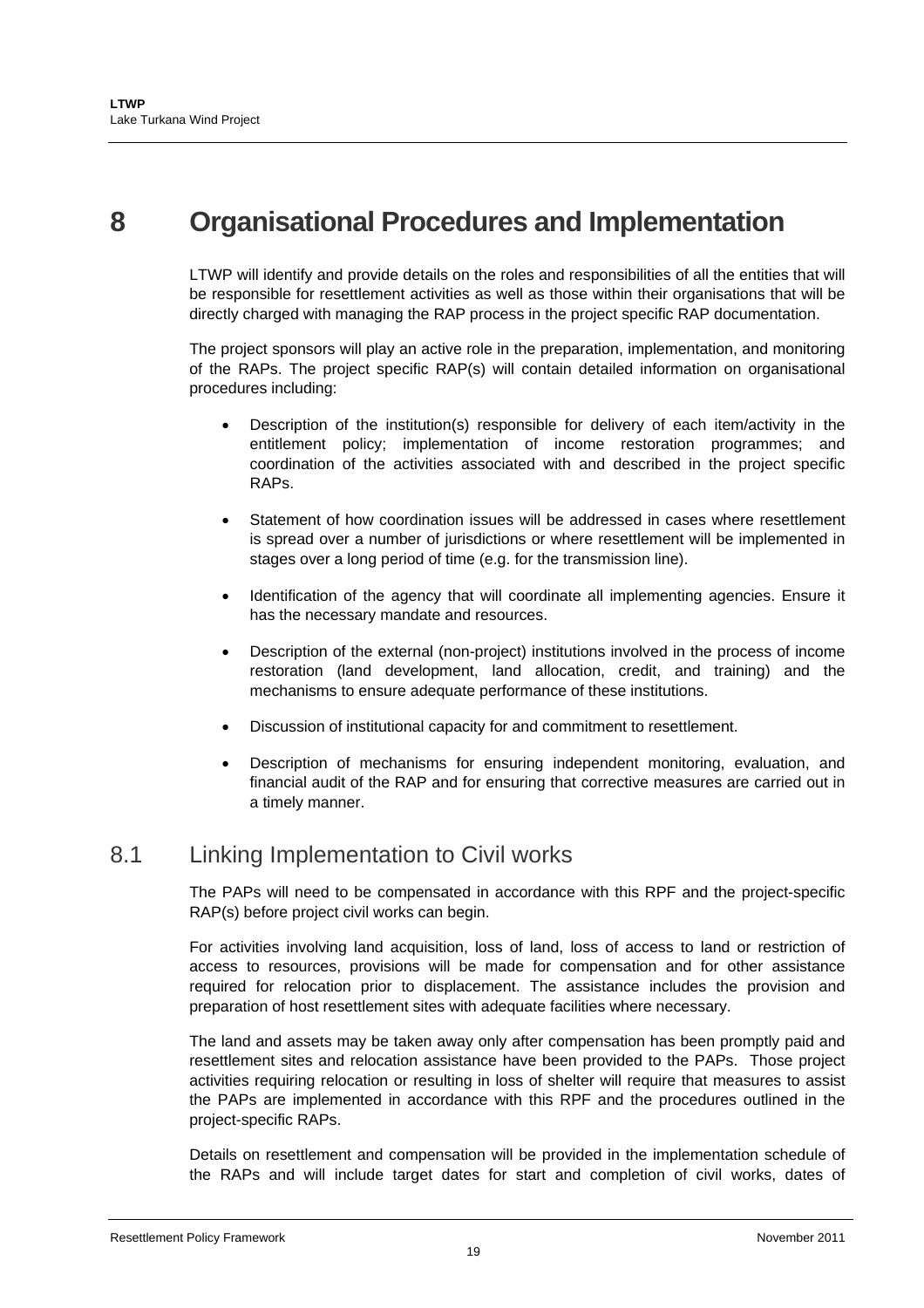possession of land that PAPs are using and show links between the activities comprising the RAP and those comprising the implementation of the project.

Scheduling and co-ordination of the civil works will ensure that the PAPs are not economically or physically displaced as a result of the civil works before compensation is paid and before any project activity can begin.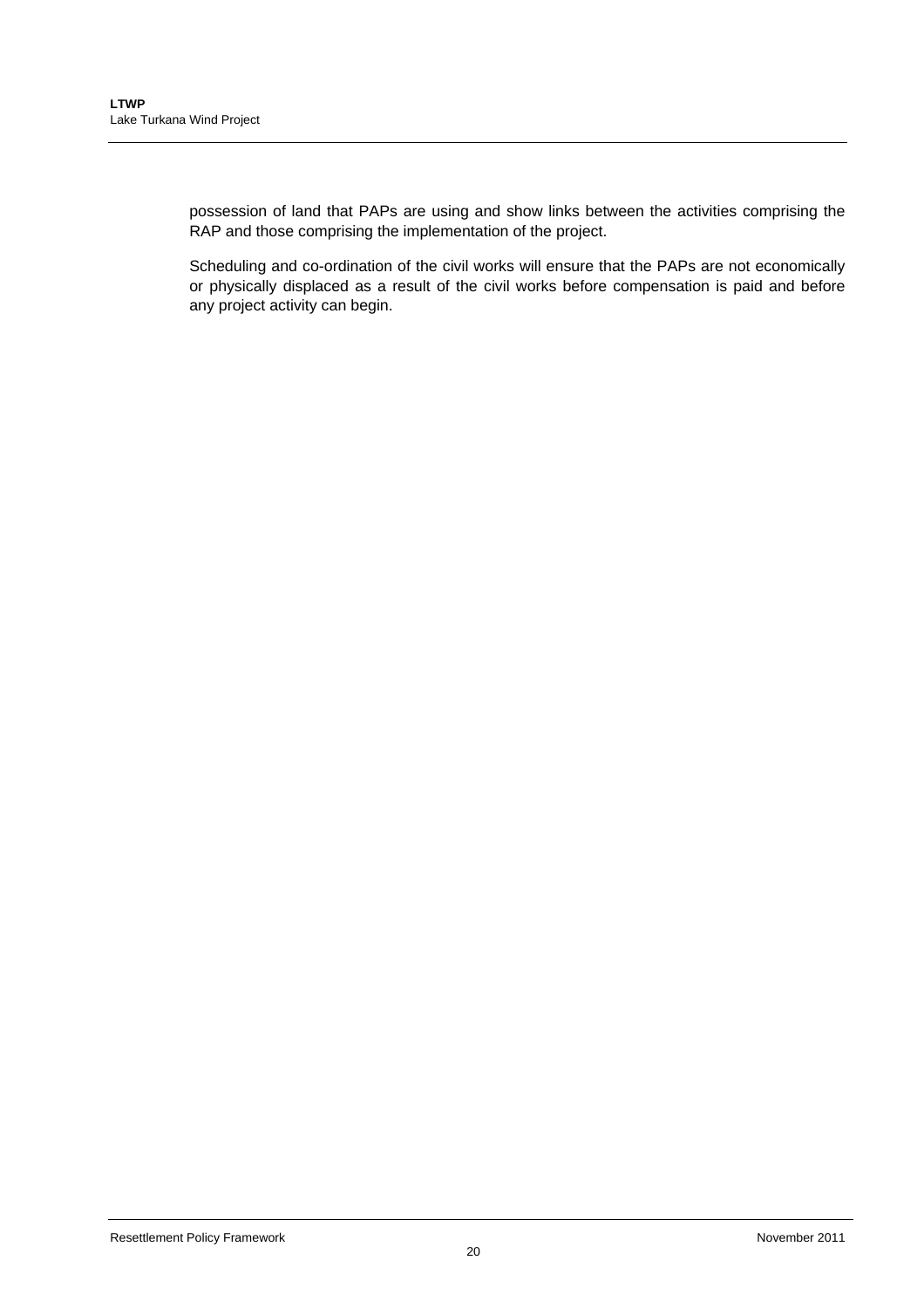## **9 Grievance Redress Mechanisms**

Grievance redress mechanisms are essential tools for allowing affected people to voice concerns about the resettlement and compensation process as they arise and, if necessary, for corrective action to be taken in a timely manner. Such mechanisms are fundamental to achieving transparency in the resettlement process.

In order to facilitate the handling of individual grievances, LTWP will identify a clear process for grievances to be channelled through. A resettlement task force or Resettlement Working Group (RWG) will be set up (for each RAP process) – more details on RWG are provided in chapter 10. The RWG will document the grievance and send it to the appropriate agency/office for action. This will allow for common grievances to be handled quickly and effectively.

Disputes will be referred to the RWG and the RWG asked to provide a recommendation as to how it is to be addressed within an allotted time period. If deemed necessary by the RWG the case will be re-investigated and referred to the overseeing LTWP management for resolution. If still un-resolved the disputes would ultimately be sent to the courts of law. Grievances will be dealt with as per the figure below. For the purposes of settling grievances the RWG may wish to appoint a sub-committee.



**Figure 9.1: Grievance Redress Procedure**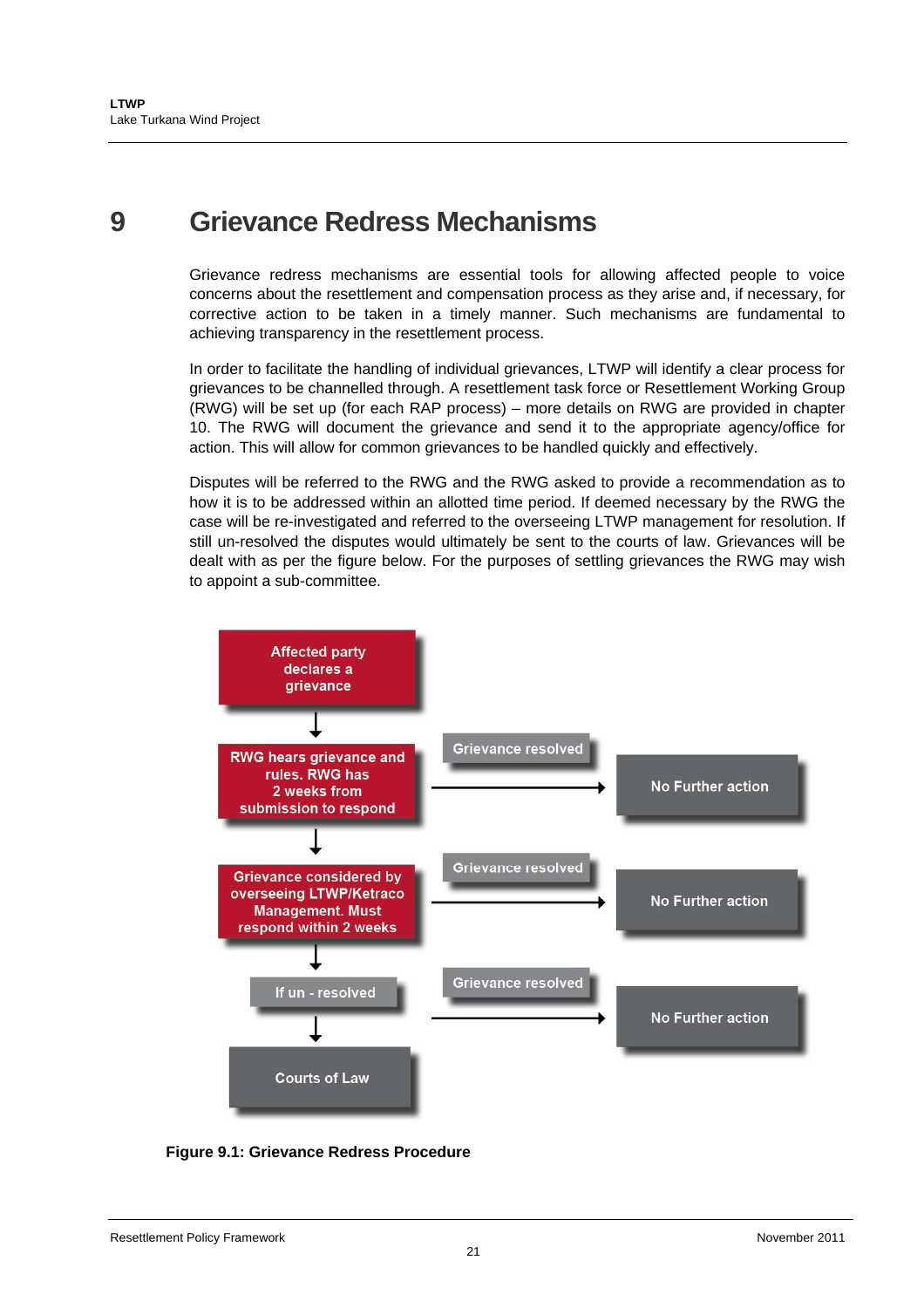On the ground, grievance redress is often handled through the local administration officers (e.g. sub-chiefs, chiefs and District Officials) who act as mediators between the project sponsors and the PAPs. Where this local setting for dealing with grievances is acceptable to PAPs and is efficient in dealing with grievances, the project sponsors will seek to encourage this approach.

The LTWP nominated agent will keep a written record of all disputes/grievances raised and dealt with during the resettlement and compensation process. These records will be monitored regularly by the RWG and by any externally appointed independent Monitoring Team for each RAP process. This will be undertaken as part of the on-going monitoring and evaluation process.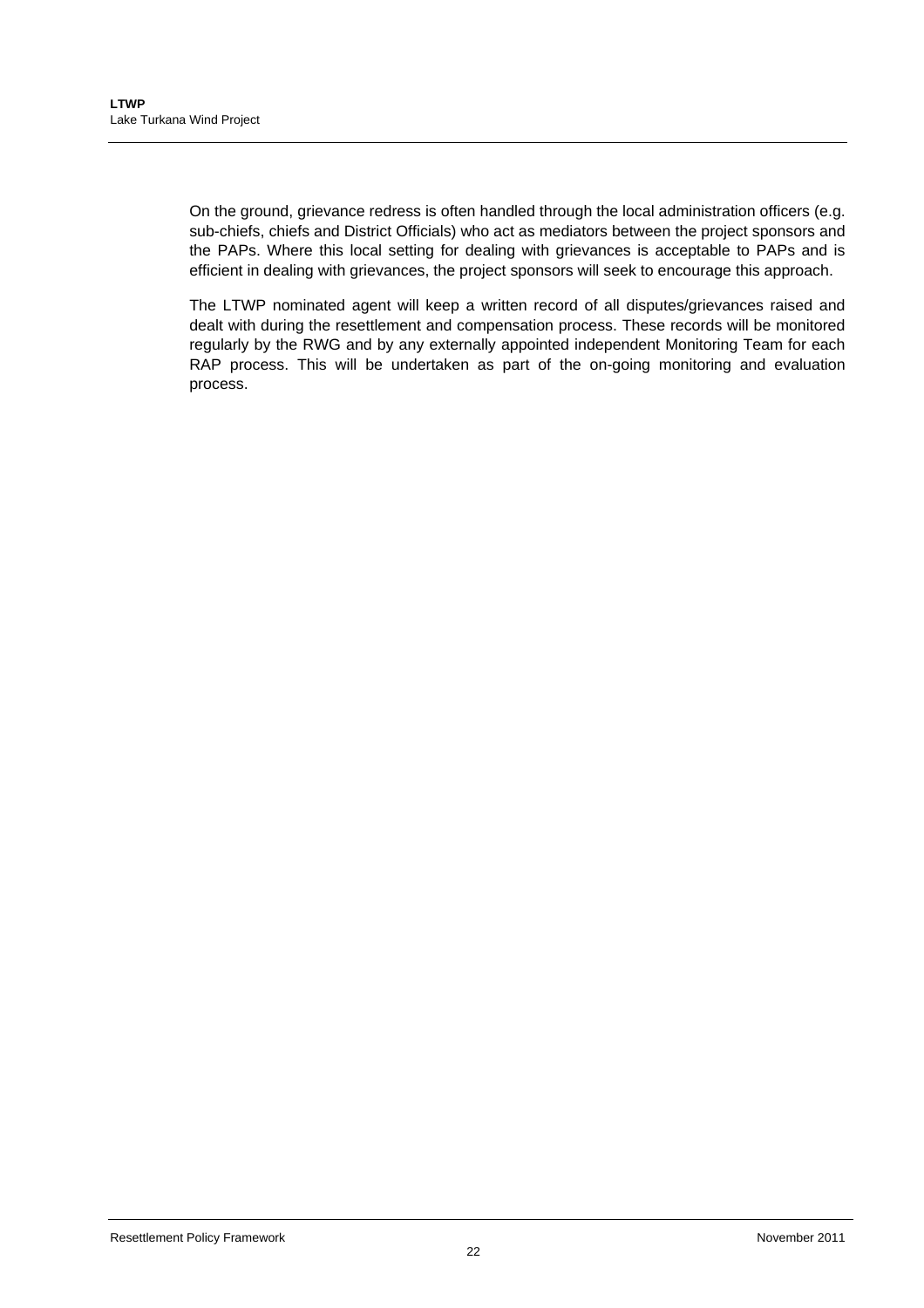# **10 Consultation and Participation**

### 10.1 Overview

Effective resettlement planning requires regular consultation with a wide range of project stakeholders. Stakeholders include any individual or group affected by, or that believe it is affected by the project and any individual or group that can play a significant role in shaping or affecting the project. The ESIAs for the project include an annex detailing key issues raised by project-affected people, local communities, stakeholders, and civil society concerning environmental and social issues.

LTWP will identify the relevant stakeholders for the relevant RAPs early on in the resettlement planning process. These will include:

- Local people and businesses affected by the project (PAPs);
- Local government officials;
- Village leaders; and
- Local community organisations.

The objective of consultation will be to secure the participation of all people affected by the project in their own resettlement planning and implementation, particularly in the following areas:

- Alternative project design;
- Assessment of project impacts;
- Resettlement strategy;
- Compensation rates and eligibility for entitlements;
- Choice of resettlement site and timing of relocation;
- Development of opportunities and initiatives;
- Development of procedures for redressing grievances and resolving disputes; and
- Mechanisms for monitoring evaluation and for implementing corrective actions.

As a matter of strategy, public consultation shall be an on-going activity taking place throughout the entire project cycle. In order to do this, consultative mechanisms will be structured at two levels. Firstly PAPs will be consulted individually and in groups, depending on the context. The PAP linked consultation and participation process will include four phases. These will be:

 **Data collection** - In this phase the PAPs will be individually interviewed and asset register compiled. The PAPs will be encouraged to register issues, claims and concerns. These will be registered as part of the formal survey and logged. All PAPs will be interviewed during the course of the data collection phase.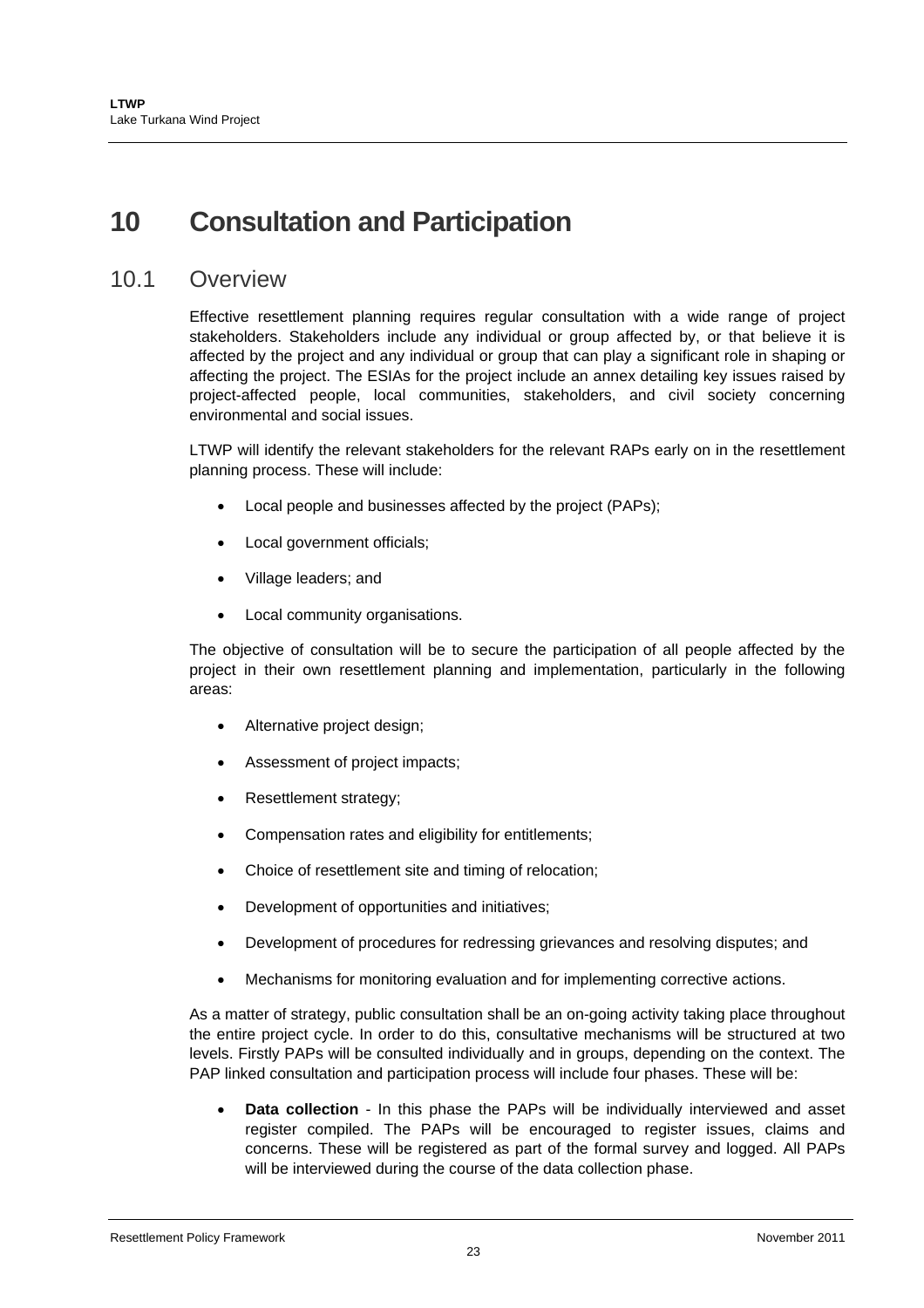- **Valuation of assets and design of compensation packages** The process of valuation of compensation will ideally run in parallel with the data collection and as part of the RAP. In this phase estimates of values that will accrue to the PAPs will be undertaken and discussed with the individuals concerned. Where housing is to be replaced the mechanisms by which this will be done as well as design of possible replacement housing will be discussed with the relevant PAPs. The process of compensation payout will be undertaken in a transparent manner.
- **Grievance procedures** PAPs will have right of access to the formally established grievance process and will be entitled to make their concerns and/or complaints known. They will also be entitled to attend RWG meetings to ensure that their concerns are being addressed.
- **Monitoring and Evaluation** The Monitoring Team will have the right to visit and interview PAPs and especially those who are adversely affected or those needing greater assistance. PAPs through the grievance procedure process will be able to contact the monitoring and evaluation team to ensure that their concerns are heard.

In addition local level consultative fora, elected, convened and run by the affected parties themselves, but recognised by LTWP and any other relevant implementing agents should be established. These will be established for the purposes of liaison and communication, as well as for the election of representatives to the RWG. It is recommended that one consultative forum per affected local authority be established.

The RWG must be constituted and run in such a way that the affected constituencies must be adequately represented and fairly heard. This is so as to ensure that their concerns and suggestions be taken seriously. To this end, they must be entitled to take grievances appeals to the appropriate channels, and the independent Monitoring Team must monitor the activities and minutes of the RWG.

## 10.2 Resettlement Working Group

The RWG will act as the primary advisory body in all matters relating to resettlement. It will be constituted in such a manner as to be regarded as the primary representative voice of those affected by resettlement and recognised by LTWP as such. Under the overall authority of its reporting officer, the RWG assigned to each RAP has the following functions:

- To act as the primary channel of communication between the various interest groups/organisations involved in the resettlement process. In particular, it will serve to facilitate communication between LTWP and the affected populace.
- To serve as the court of first appeal to solve any problems that arise relating to the resettlement process. If unable to resolve such problems, it is to channel them through the appropriate grievance procedures.
- To assume primary responsibility for assisting LTWP in overseeing the resettlement processes in all its phases.

The RWG is not a statutory body but the composition should be as follows:

A representative of LTWP;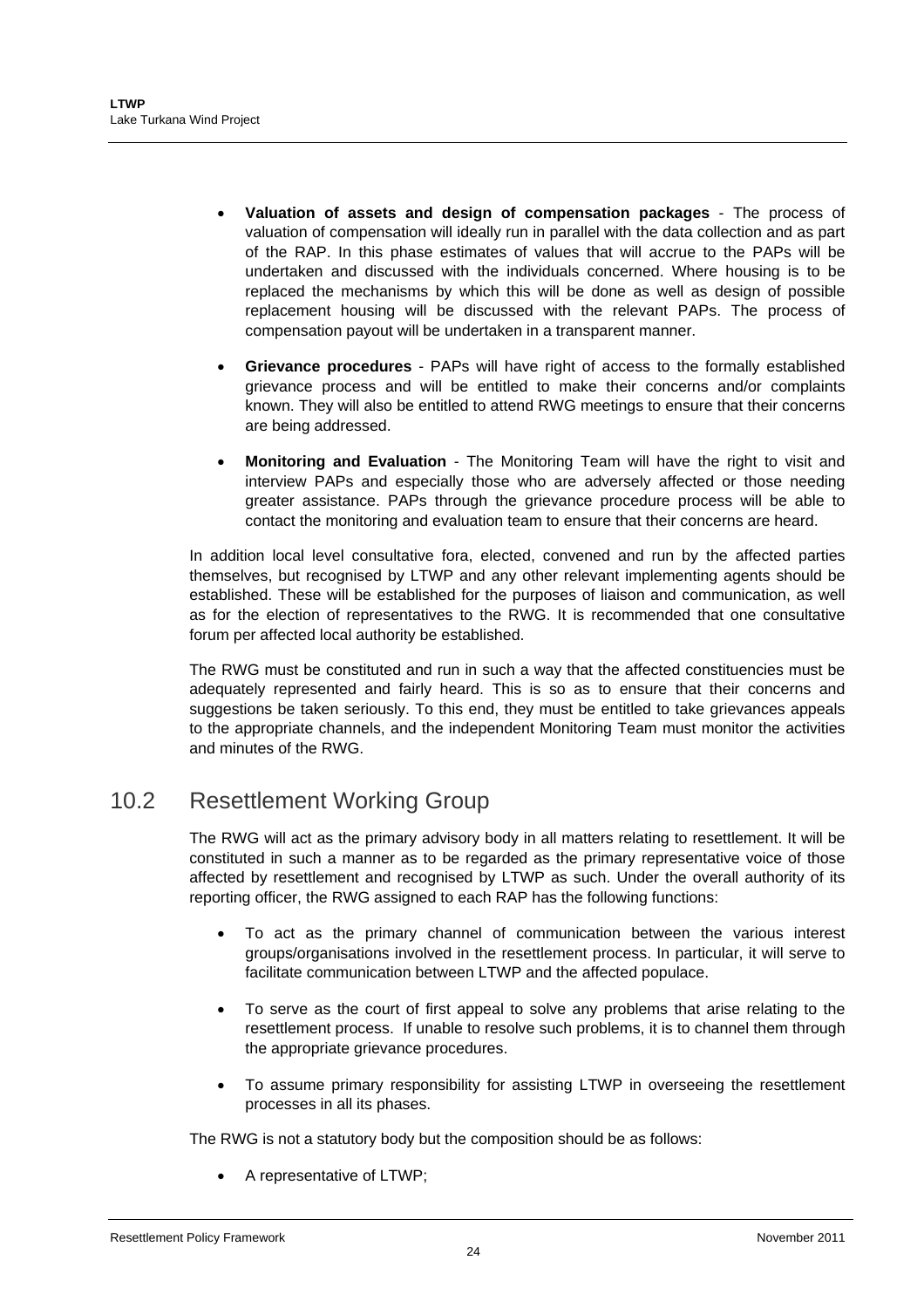- Representatives from the District, i.e. from the District Commissioner's office/his principal agents – including the District Resettlement Officer;
- Representative of the affected communities/villages.

The RWG(s) will meet as often as is deemed necessary, following standard accepted practice, and make relevant documentation available to the project teams. It will also make such records available to any appointed external independent Monitoring Team.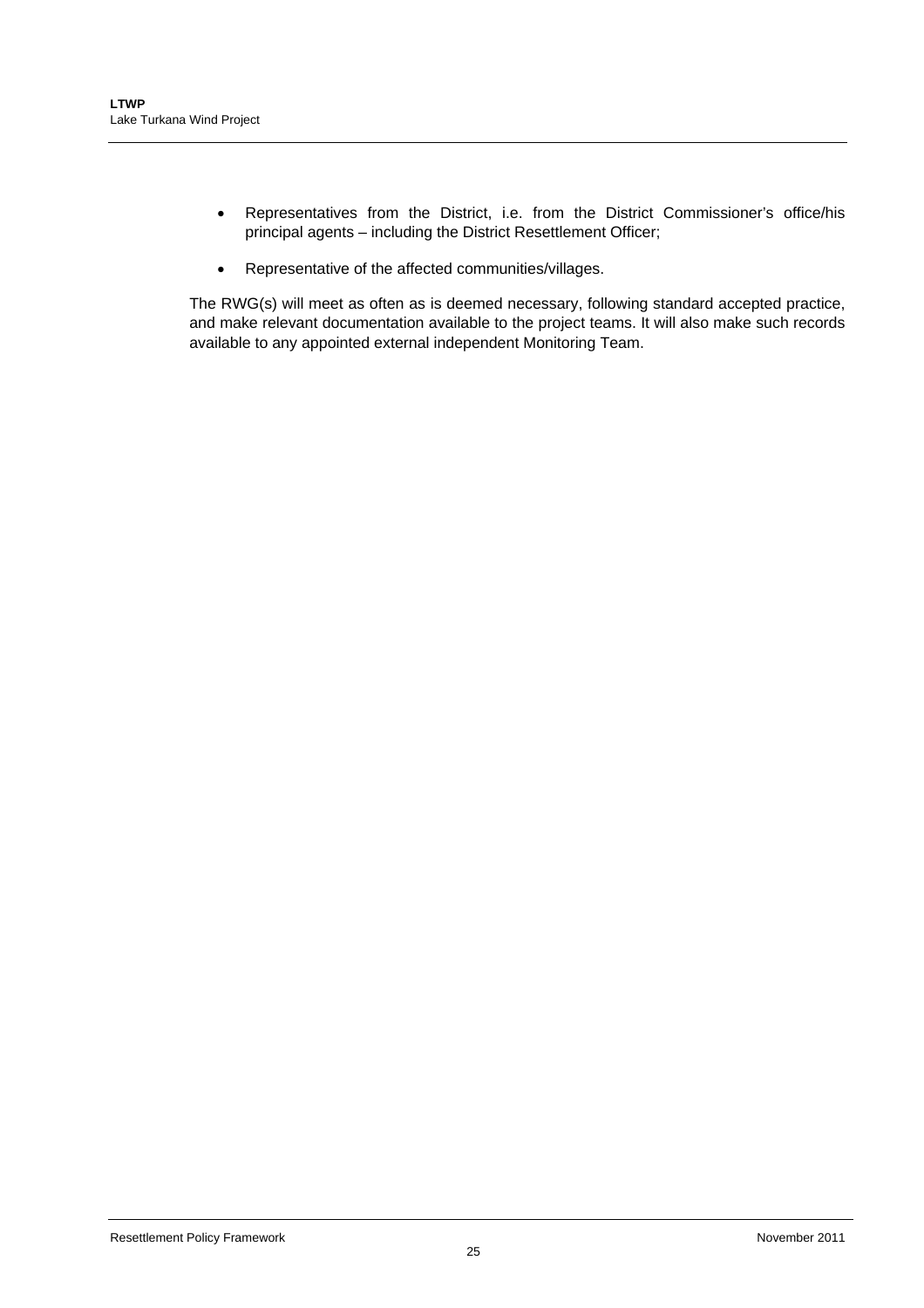# **11 Monitoring**

Monitoring is a crucial element for the success of any RAP and will be planned and costed as early as possible for each sub-project RAP as may be required. This monitoring plan will indicate parameters to be monitored, institute monitoring milestones and provide resources including responsible persons or institutions to carry out the monitoring activities.

LTWP will be responsible for providing the funding for monitoring to ensure that resettlement is properly implemented, and is in line with the RPF and specific RAPs, that grievances are being attended to, and that any necessary changes to the overall process are being timeously and sensibly made.

The overall internal monitoring procedures will include:

- Internal performance monitoring based on the RAPs; and
- External monitoring.

### 11.1 Internal performance monitoring

Internal monitoring will be based on the RAP implementation schedule and will check that physical progress has been made in execution of required actions. Narrative reports on progress should be produced on a monthly or quarterly basis. Internal Monitoring will be conducted by a suitably qualified person within LTWP.

Administrative reporting systems will be set and be used to:

- Alert project authorities on the necessity and procedures for land acquisition for the project activities and the need to incorporate land acquisition, resettlement, loss of assets and impact on livelihood provisions in the design technical specifications and budgets;
- Provide timely information about the asset valuation and negotiation process;
- Maintain records of any grievances that require resolution;
- Document timely completion of project resettlement obligations (i.e. payment of the agreed-upon sums, construction of new structures, etc.) for all permanent and temporary loses, as well as unanticipated, additional construction damage; and
- Update the database with respect to changes that occur on the ground as resettlement and compensation activities are being implemented.

Periodic evaluations will be made in order to determine whether the PAPs have been paid in full and before implementation of the project activities; and whether the PAPs enjoy the same or higher standard of living than before. Discussions will be held with the District Administration (or County Government introduced by new constitution) to assess whether it is appropriate and cost-effective for these offices to have the mandate to carry out independent monitoring of the RAP implementation and compensation plans at periodic intervals of quarterly or half yearly (as circumstances dictate) during the programme life.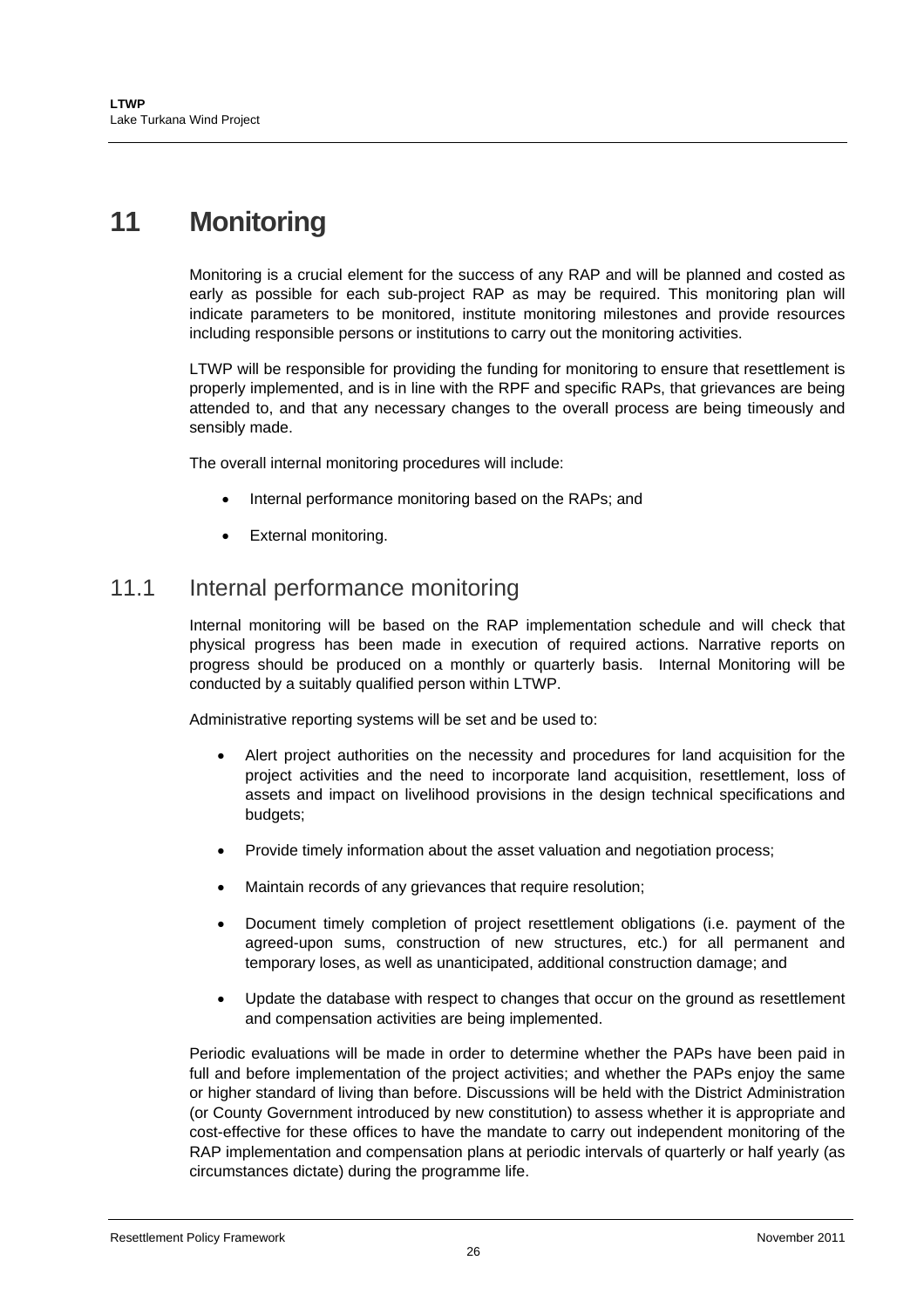This framework proposes that, where appropriate and where it is determined to be cost effective, the office of the District Administration (or County Government set in the new constitution) shall be structured to host the monitoring and evaluation component of the project/programme. This will take the form of giving the districts/counties the mandate to carry out independent monitoring of the implementation of the resettlement and compensation plans at periodic intervals of quarterly or half yearly (as circumstances dictate) during the programme life and providing feedback to LTWP.

## 11.2 External monitoring and evaluation

It is recommended that external monitoring be conducted by a suitable independent party (preferably a Social Scientist with a minimum of 15 years experience and experience in resettlement), and/or a suitable representative of a local NGO. The external Monitoring Team should visit the project area at least twice per year for a period to be set out in specific RAPs taking into account the level and complexity of resettlement. The Monitoring Team will pay particular attention to the following aspects:

- Ensure that replacement housing for those who have had to move is of an adequate replacement standard;
- Ensure that monies paid to households who have lost crops and other forms of livelihood production have received fair compensation; and
- Ensure that where land has been permanently acquired the households affected have been provided suitable replacement land.

The Monitoring Team must write its reports before the end of each visit and submit them to the appropriate LTWP project manager and applicable RWG. This external evaluation will assess whether compensation and other measures to restore the PAP's living standards have been properly designed and carried out.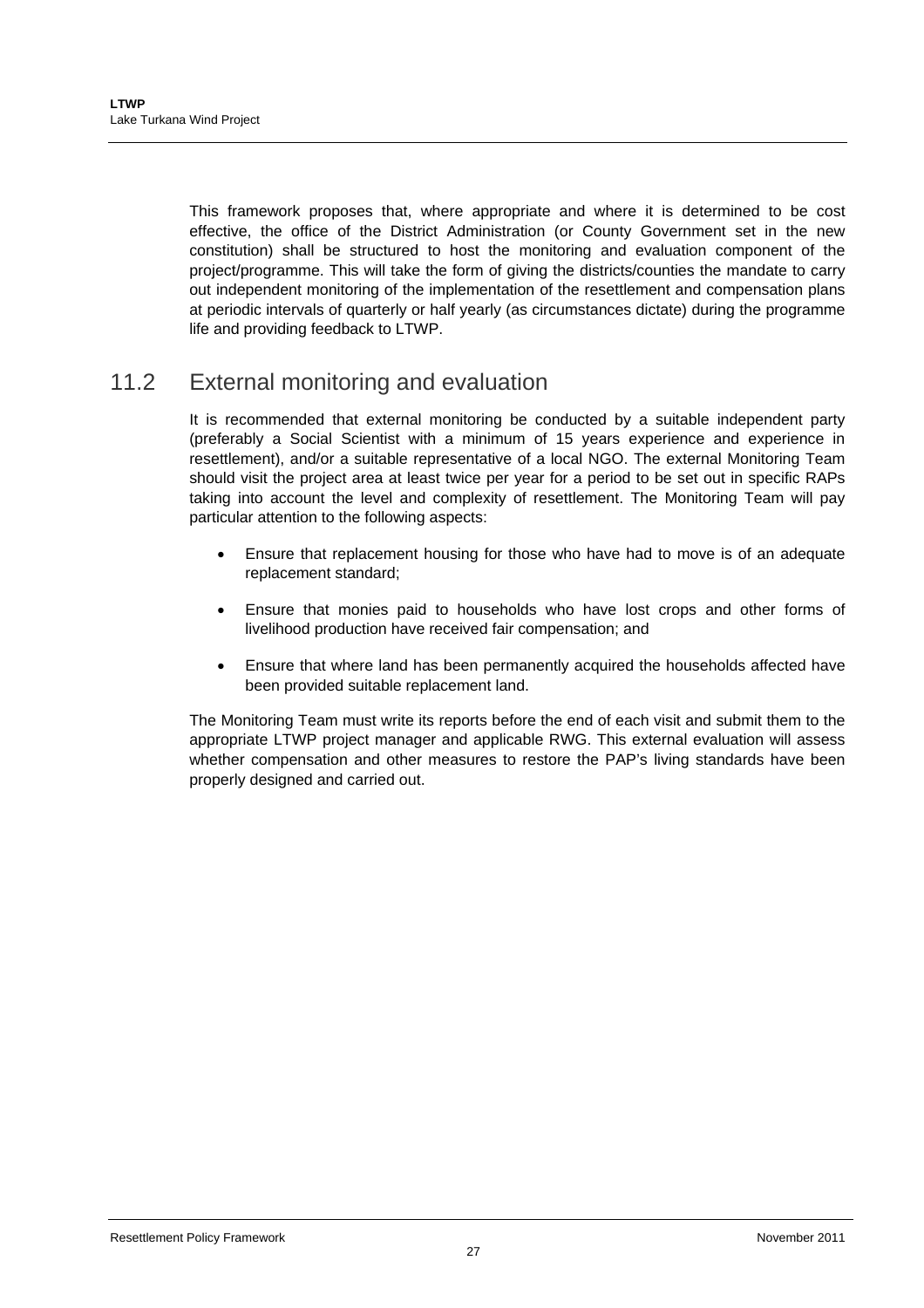

## **Appendix Outline of Resettlement Action Plan**

#### **Introduction**

- Briefly describe the project.
- List project components including associated facilities (if any).
- Describe project components requiring land acquisition and resettlement; give overall estimates of land acquisition and resettlement.

#### **Minimizing Resettlement**

- Describe efforts made to minimise displacement.
- Describe the results of these efforts.
- Describe mechanisms used to minimise displacement during implementation.

#### **Census and Socio-economic Surveys**

- Provide the results of the census, assets inventories, natural resource assessments, and socioeconomic surveys.
- Identify all categories of impacts and people affected.
- Summarise consultations on the results of the various surveys with affected people.
- Describe need for updates to census, assets inventories, resource assessments, and socio-economic surveys, if necessary, as part of RAP monitoring and evaluation.

#### **Legal Framework**

- Describe all relevant local laws and customs that apply to resettlement.
- Identify gaps between local laws and World Bank Group policies, and describe project-specific mechanisms to address conflicts.
- Describe entitlement policies for each category of impact and specify that resettlement implementation will be based on specific provisions of agreed RAP.
- Describe method of valuation used for affected structures, land, trees, and other assets.
- Prepare entitlement matrix.

#### **Resettlement Sites**

- Does the project require community relocation sites? Have affected people been involved in a participatory process to identify sites, assess advantages and disadvantages of each site, and select preferred sites?
- Have the affected people been involved in developing an acceptable strategy for housing replacement? Will new housing be constructed/ allocated?
- Does the project involve allocation of agricultural land or pasture/rangeland?
- Have the individual households that will be allocated lands been involved in identifying potential new sites, and have they explicitly accepted the selected sites?
- Describe the specific process of involving affected populations in identifying potential housing sites, assessing advantages and disadvantages, and selecting sites.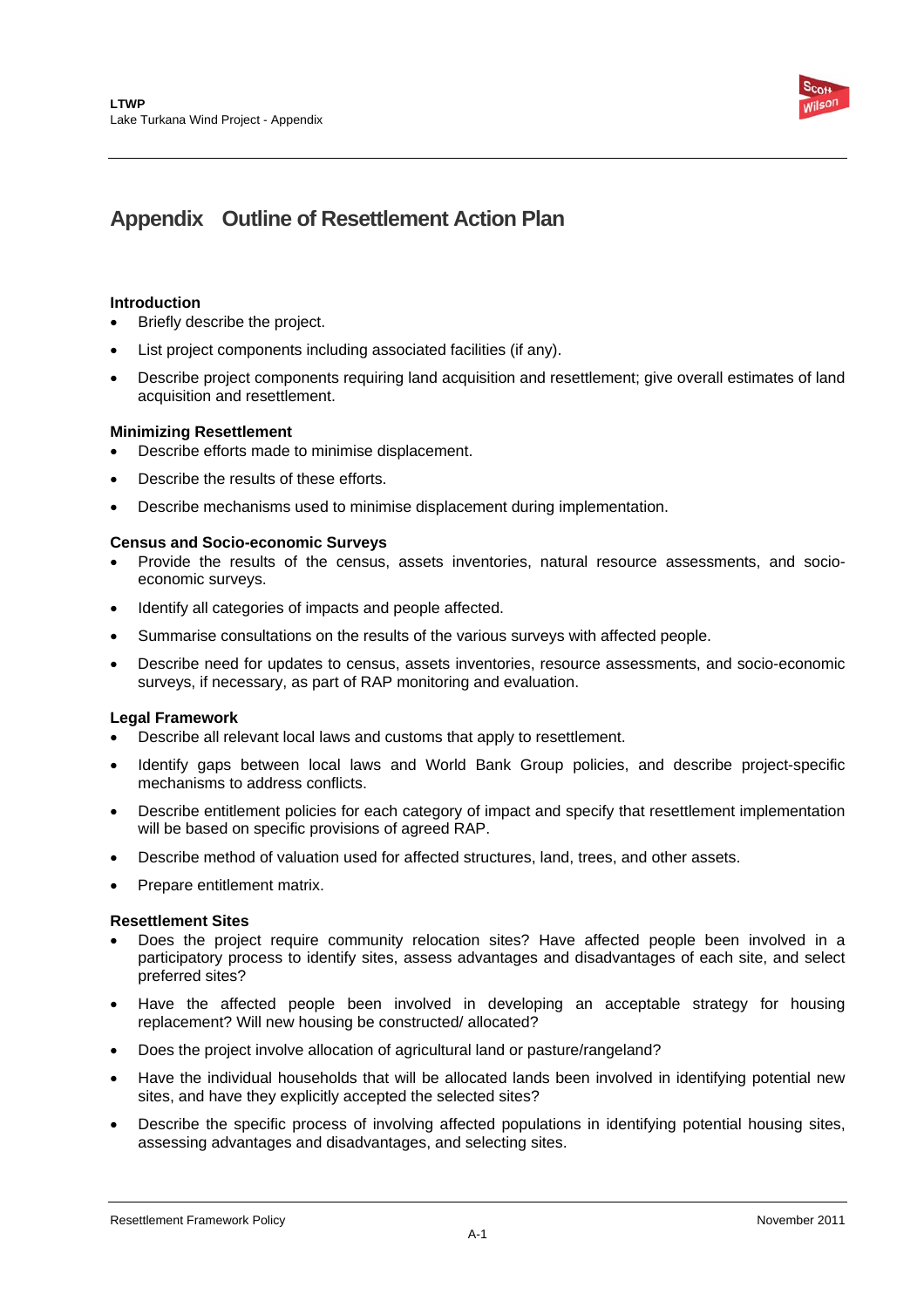

- Describe the feasibility studies conducted to determine the suitability of the proposed sites, including natural resource assessments (soils and land use capability, vegetation and livestock carrying capacity, water resource surveys) and environmental and social impact assessments of the sites.
- Demonstrate that the land quality and area are adequate for allocation to all of the people eligible for allocation of agricultural land. Provide data on land quality and capability, productive potential, and quantity.
- Give calculations relating to site requirements and availability.
- Describe mechanisms for: 1) procuring, 2) developing and 3) allotting resettlement sites, including the awarding of title or use rights to allotted lands.
- Provide detailed description of the arrangements for site development for agriculture, including funding of development costs.
- Have the host communities been consulted about the RAP? Have they participated in the identification of likely impacts on their communities, appropriate mitigation measures, and preparation of the RAP? Do the host communities have a share of the resettlement benefits?

#### **Income Restoration**

- Are the compensation entitlements sufficient to restore income streams for each category of impact? What additional economic rehabilitation measures are necessary?
- Briefly spell out the restoration strategies for each category of impact and describe their institutional, financial, and technical aspects.
- Describe the process of consultation with affected populations and their participation in finalizing strategies for income restoration.
- How do these strategies vary with the area of impact?
- Does income restoration require change in livelihoods, development of alternative farmlands or some other activities that require a substantial amount of training, time for preparation, and implementation?
- How are the risks of impoverishment to be addressed?
- What are the main institutional and other risks for the smooth implementation of the resettlement programmes?
- Describe the process for monitoring the effectiveness of the income restoration measures.
- Describe any social or community development programmes currently operating in or around the project area.
- If programmes exist, do they meet the development priorities of their target communities? Are there opportunities for the project proponent to support new programme or expand existing programmes to meet the development priorities of communities in the project area?

#### **Institutional Arrangements**

- Describe the institution(s) responsible for delivery of each item/activity in the entitlement policy; implementation of income restoration programmes; and coordination of the activities associated with and described in the resettlement action plan.
- State how coordination issues will be addressed in cases where resettlement is spread over a number of jurisdictions or where resettlement will be implemented in stages over a long period of time.
- Identify the agency that will coordinate all implementing agencies. Does it have the necessary mandate and resources?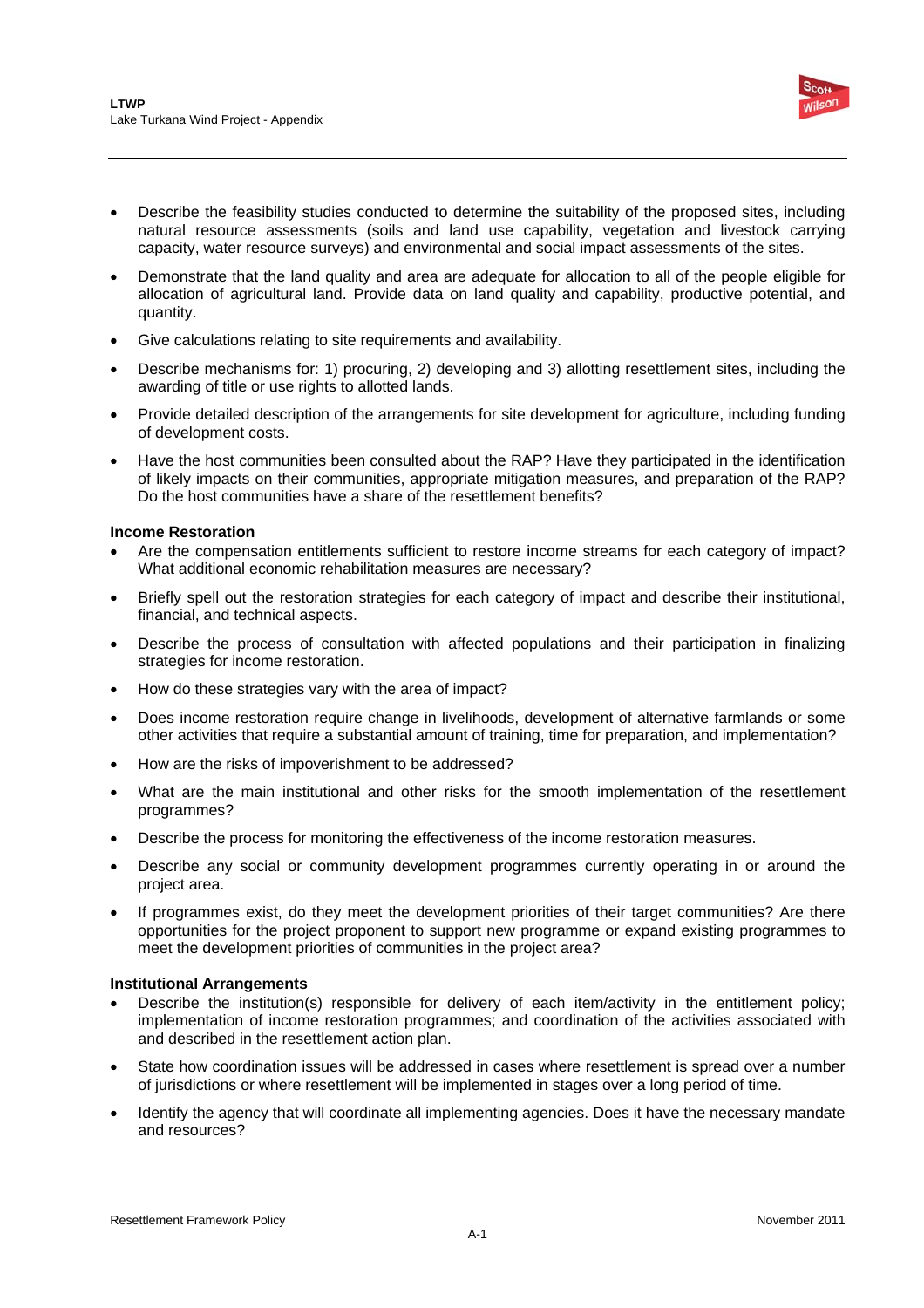

- Describe the external (non-project) institutions involved in the process of income restoration (land development, land allocation, credit, and training) and the mechanisms to ensure adequate performance of these institutions.
- Discuss institutional capacity for and commitment to resettlement.
- Describe mechanisms for ensuring independent monitoring, evaluation, and financial audit of the RAP and for ensuring that corrective measures are carried out in a timely manner.

#### **Implementation Schedule**

- List the chronological steps in implementation of the RAP, including identification of agencies responsible for each activity and with a brief explanation of each activity.
- Prepare a month-by-month implementation schedule (using a Gantt chart, for example) of activities to be undertaken as part of resettlement implementation.
- Describe the linkage between resettlement implementation and initiation of civil works for each of the project components.

#### **Participation and Consultation**

- Describe the various stakeholders.
- Describe the process of promoting consultation/participation of affected populations and stakeholders in resettlement preparation and planning.
- Describe the process of involving affected populations and other stakeholders in implementation and monitoring.
- Describe the plan for disseminating RAP information to affected populations and stakeholders, including information about compensation for lost assets, eligibility for compensation, resettlement assistance, and grievance redress.

#### **Grievance Redress**

- Describe the step-by-step process for registering and addressing grievances and provide specific details regarding a cost-free process for registering complaints, response time, and communication methods.
- Describe the mechanism for appeal.
- Describe the provisions for approaching civil courts if other options fail.

#### **Monitoring and Evaluation**

- Describe the internal/performance monitoring process.
- Define key monitoring indicators derived from baseline survey. Provide a list of monitoring indicators that will be used for internal monitoring.
- Describe institutional (including financial) arrangements.
- Describe frequency of reporting and content for internal monitoring.
- Describe process for integrating feedback from internal monitoring into implementation.
- Define methodology for external monitoring.
- Define key indicators for external monitoring.
- Describe frequency of reporting and content for external monitoring.
- Describe process for integrating feedback from external monitoring into implementation.
- Describe arrangements for final external evaluation.